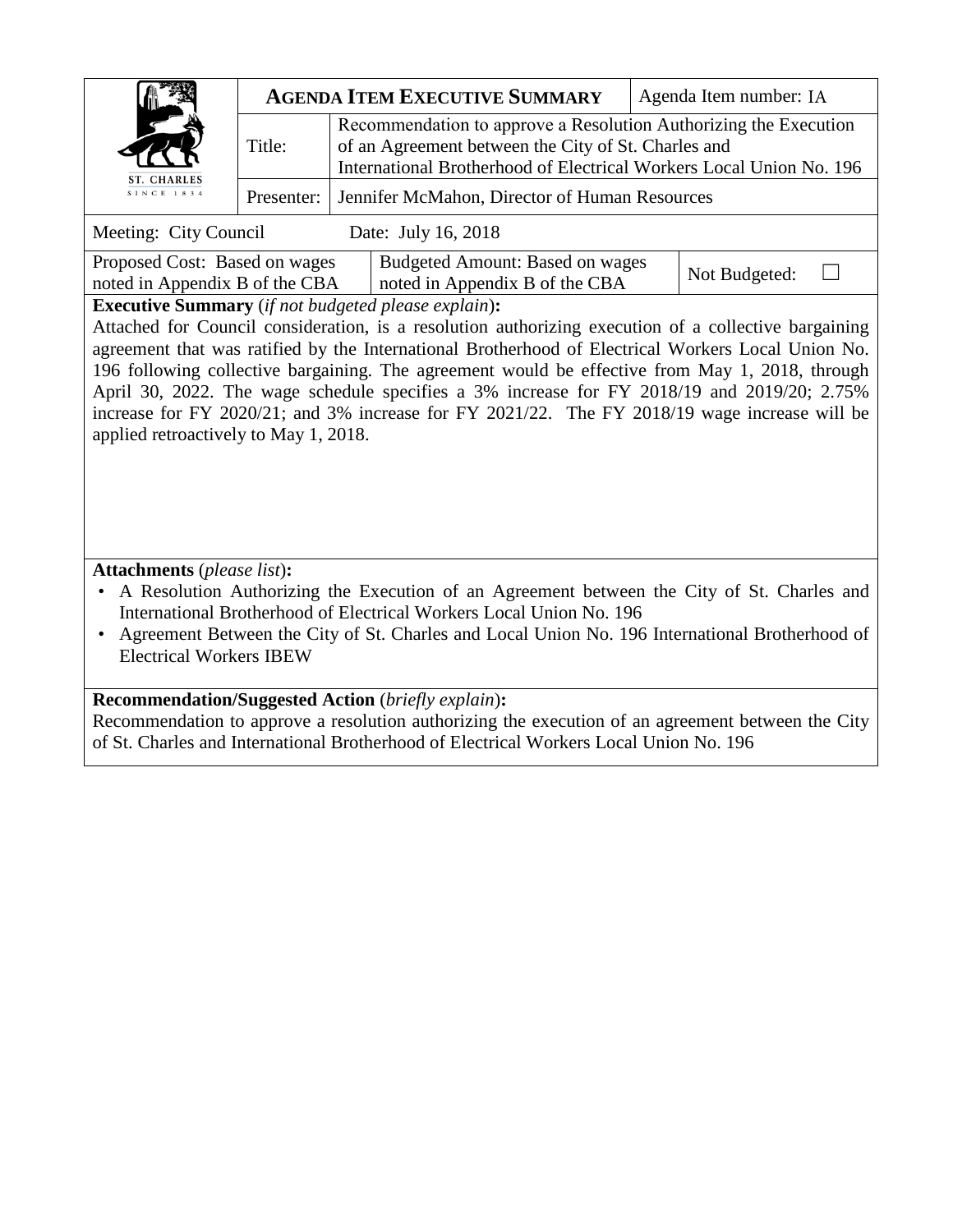# **City of St. Charles, Illinois Resolution No. 2018 - \_\_\_**

# **A Resolution Authorizing the Execution of an Agreement between the City of St. Charles and International Brotherhood of Electrical Workers Local Union No. 196**

# **Presented & Passed by the City Council on July 16, 2018**

WHEREAS, the International Brotherhood of Electrical Workers Local Union No. 196 completed bargaining and ratified the proposed agreement with the City that resulted from such bargaining; and

WHEREAS, the Mayor and City Council has reviewed and discussed the proposed agreement;

NOW THEREFORE, be it resolved by the authorities of the City of St. Charles that Mark Koenen, City Administrator, is hereby authorized to execute a contract between the City of St. Charles and the International Brotherhood of Electrical Workers Local Union No. 196, effective May 1, 2018, through April 30, 2022.

PRESENTED to the City Council of the City of St. Charles, Illinois, this  $16<sup>th</sup>$  day of July, 2018.

PRESENTED by the City Council of the City of St. Charles, Illinois, this 16<sup>th</sup> day of July, 2018.

APPROVED by the Mayor of the City of St. Charles, Illinois, this  $16<sup>th</sup>$  day of July, 2018.

Raymond P. Rogina, Mayor

 $\frac{1}{2}$  ,  $\frac{1}{2}$  ,  $\frac{1}{2}$  ,  $\frac{1}{2}$  ,  $\frac{1}{2}$  ,  $\frac{1}{2}$  ,  $\frac{1}{2}$  ,  $\frac{1}{2}$  ,  $\frac{1}{2}$  ,  $\frac{1}{2}$  ,  $\frac{1}{2}$  ,  $\frac{1}{2}$  ,  $\frac{1}{2}$  ,  $\frac{1}{2}$  ,  $\frac{1}{2}$  ,  $\frac{1}{2}$  ,  $\frac{1}{2}$  ,  $\frac{1}{2}$  ,  $\frac{1$ 

ATTEST:

\_\_\_\_\_\_\_\_\_\_\_\_\_\_\_\_\_\_\_\_\_\_\_\_\_\_\_\_\_\_ Chuck Amenta, City Clerk

COUNCIL VOTE: Ayes: Nays: Absent: Abstain: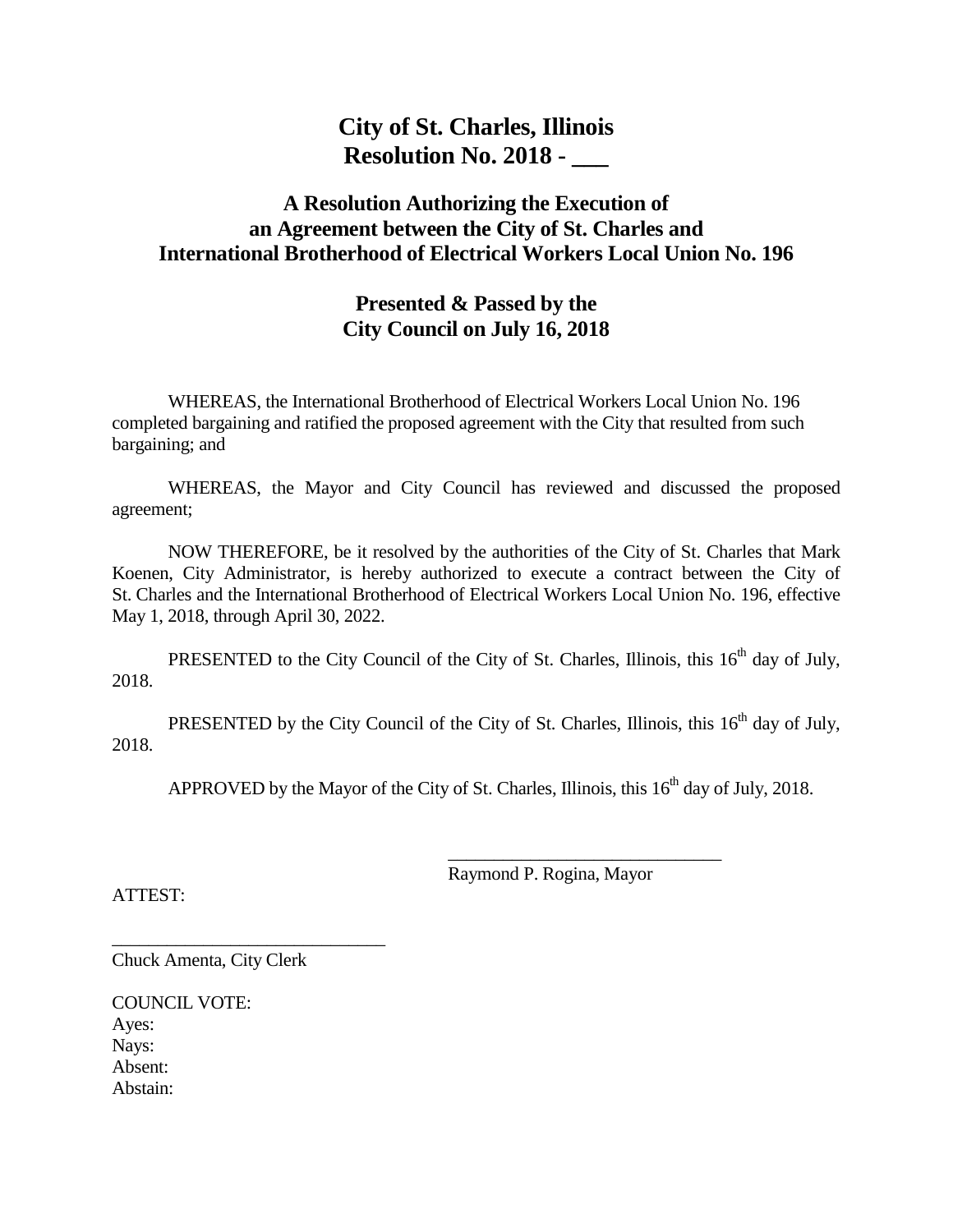

# **Agreement Between The City of St. Charles**

# **and**

**Local Union No. 196 International Brotherhood of Electrical Workers IBEW**



# **May 1, 2018 – April 30, 2022**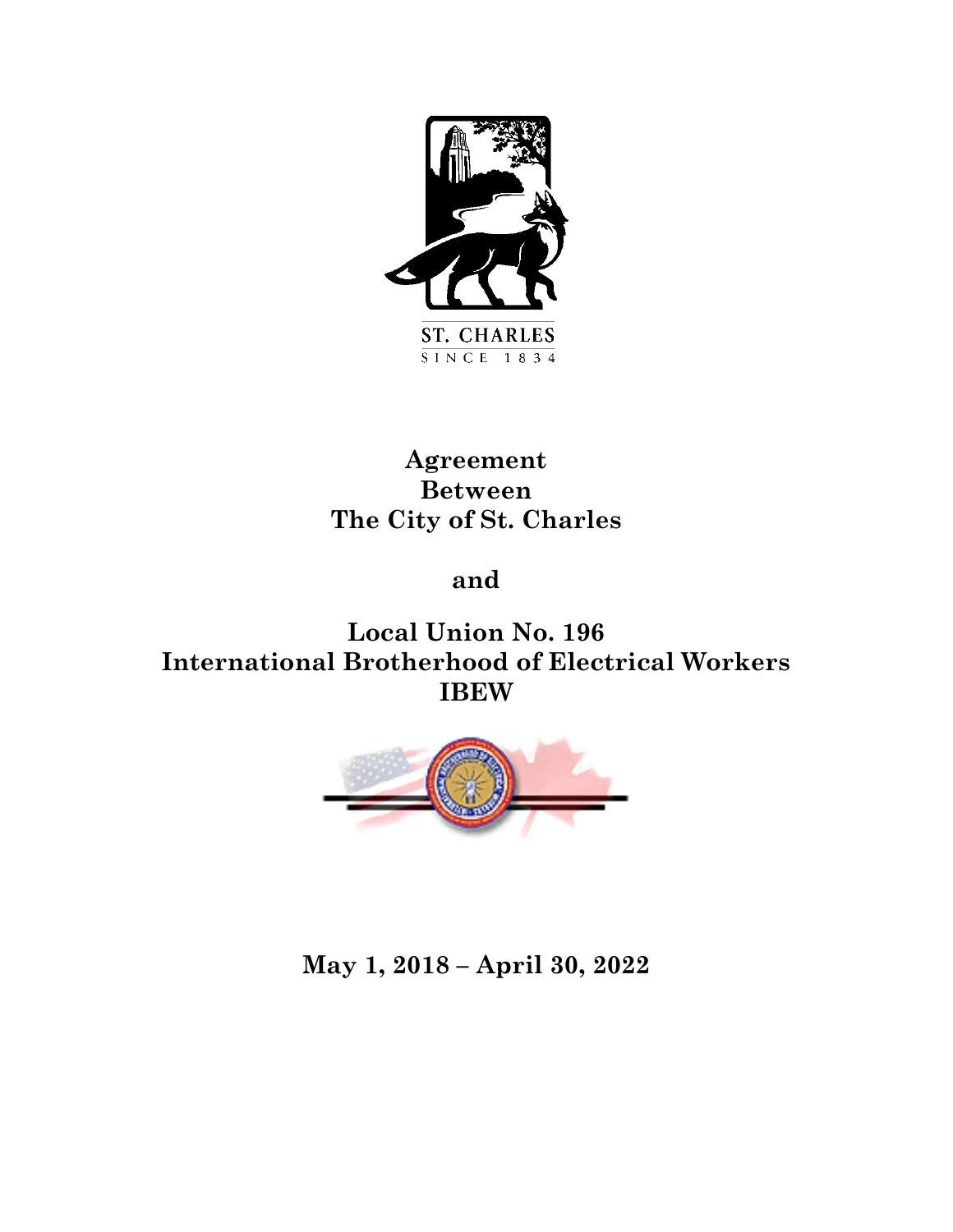# **Table of Contents**

| ARTICLE I-EFFECTIVE DATE; TERMINATION; AMENDMENTS5 |  |
|----------------------------------------------------|--|
|                                                    |  |
|                                                    |  |
|                                                    |  |
|                                                    |  |
|                                                    |  |
|                                                    |  |
|                                                    |  |
|                                                    |  |
|                                                    |  |
|                                                    |  |
|                                                    |  |
|                                                    |  |
|                                                    |  |
|                                                    |  |
|                                                    |  |
|                                                    |  |
|                                                    |  |
|                                                    |  |
|                                                    |  |
|                                                    |  |
|                                                    |  |
|                                                    |  |
|                                                    |  |
|                                                    |  |
|                                                    |  |
|                                                    |  |
|                                                    |  |
|                                                    |  |
|                                                    |  |
|                                                    |  |
|                                                    |  |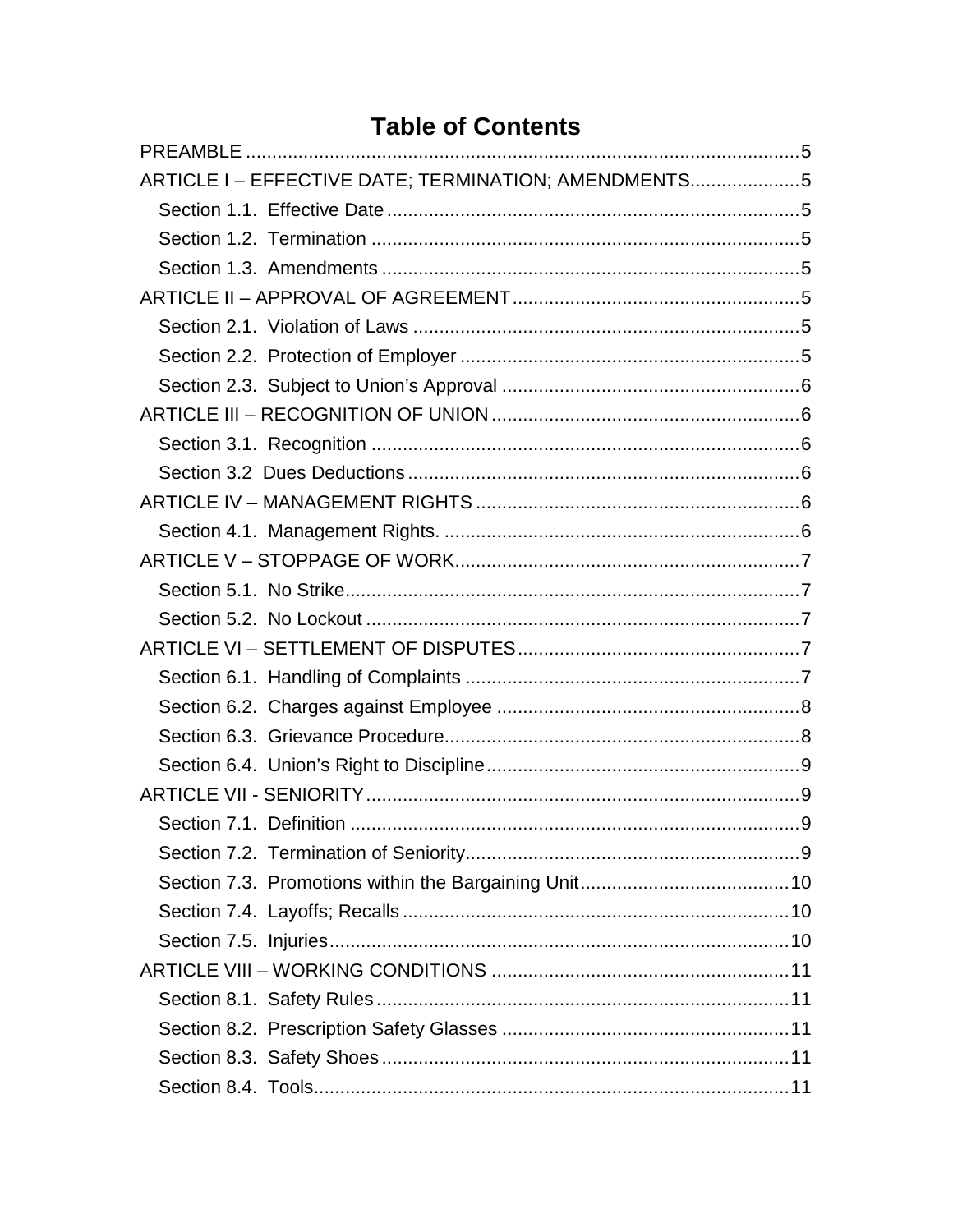| ARTICLE X - HOURS OF WORK: STRAIGHT TIME/OVERTIME 17 |  |
|------------------------------------------------------|--|
|                                                      |  |
|                                                      |  |
|                                                      |  |
|                                                      |  |
|                                                      |  |
|                                                      |  |
|                                                      |  |
|                                                      |  |
|                                                      |  |
|                                                      |  |
|                                                      |  |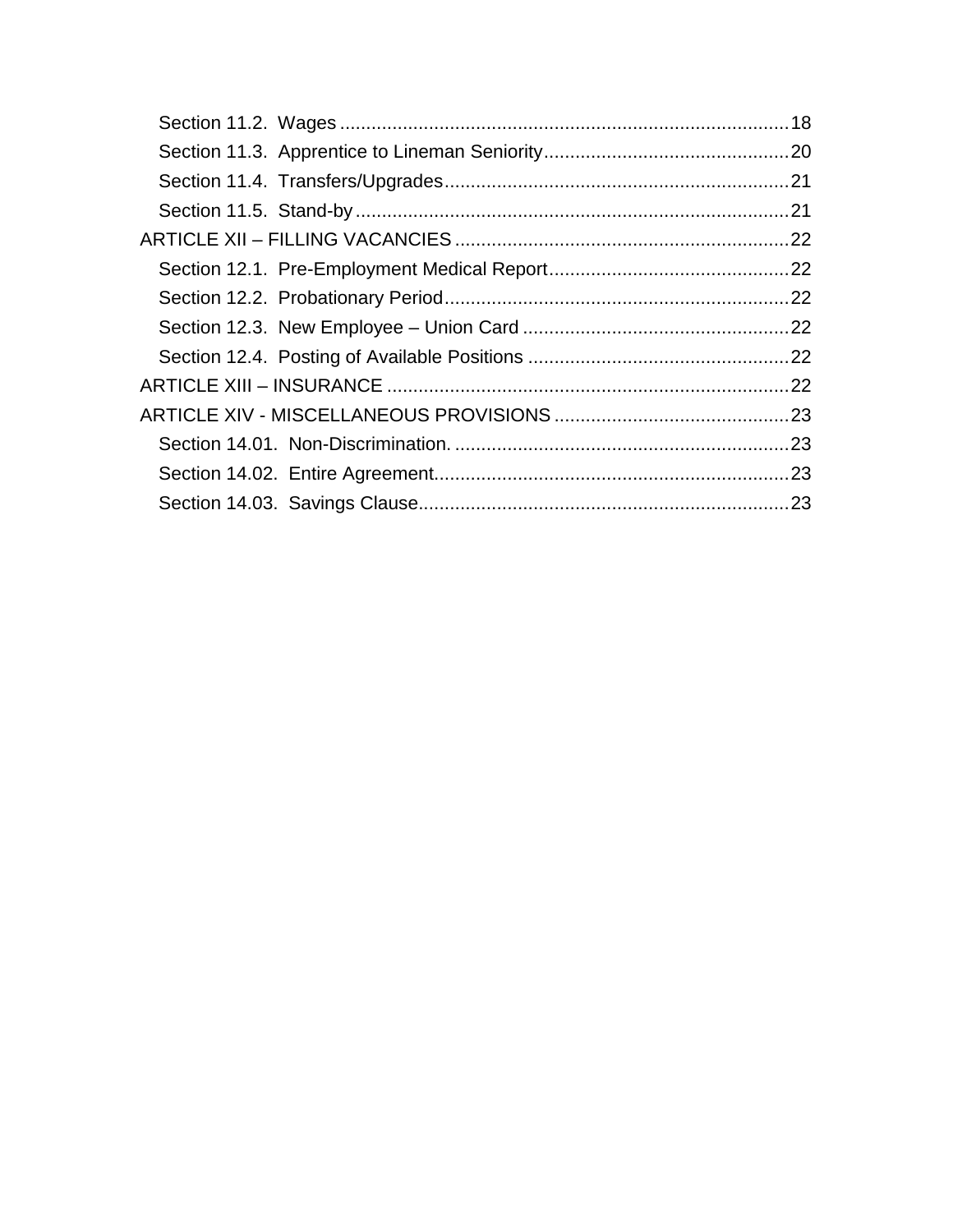# <span id="page-6-0"></span>**PREAMBLE**

**AGREEMENT** entered into this \_\_\_\_\_\_ day of \_\_\_\_\_\_\_\_\_\_\_\_\_\_, 2018, by and between the **CITY OF ST. CHARLES, ILLINOIS,** (hereinafter called "Employer") and **LOCAL UNION NO. 196 OF THE INTERNATIONAL BROTHERHOOD OF ELECTRICAL WORKERS, AFL-CIO** (hereinafter called **"Union"**).

Inasmuch as the Employer and the Union desire to establish a standard of conditions under which the employees shall work for the Employer during the term of this agreement and to regulate the mutual relations between the parties with the view of securing harmonious cooperation and for the settling of any disputes, **IT IS AGREED AS FOLLOWS**:

# <span id="page-6-1"></span>**ARTICLE I – EFFECTIVE DATE; TERMINATION; AMENDMENTS**

#### <span id="page-6-2"></span>**Section 1.1. Effective Date**

This Agreement shall take effect May 1, 2018, and will remain in effect until April 30, 2022, and upon successive budgeting for and approval by the City shall remain in effect from May 1 until April 30 of the fiscal year for which such budget and approval have occurred but no longer than April 30, 2022.

#### <span id="page-6-3"></span>**Section 1.2. Termination**

Either party desiring to change or terminate this agreement must notify the other in writing by registered mail at least 60 days prior to April 30, 2022, or any year thereafter. Whenever notice is given for changes, the nature of the changes desired must be specified in the notice.

#### <span id="page-6-4"></span>**Section 1.3. Amendments**

The rights created by this agreement can be modified at any time by agreement of accredited representatives of the Union and Employer. With the approval of the Steward and Business Manager, the Employer can put modifications of this Agreement into effect pending the securing of any further necessary approval.

# <span id="page-6-5"></span>**ARTICLE II – APPROVAL OF AGREEMENT**

#### <span id="page-6-6"></span>**Section 2.1. Violation of Laws**

None of the provisions of this agreement shall be construed to require either the Employer or the Union to violate any Federal or State laws, and in the event any provisions hereto should conflict with any such law, such provision shall be modified to the extent necessary to conform to such law.

# <span id="page-6-7"></span>**Section 2.2. Protection of Employer**

The Union will, at all times, use all legitimate means and its best effort to further and protect the interest of the Employer.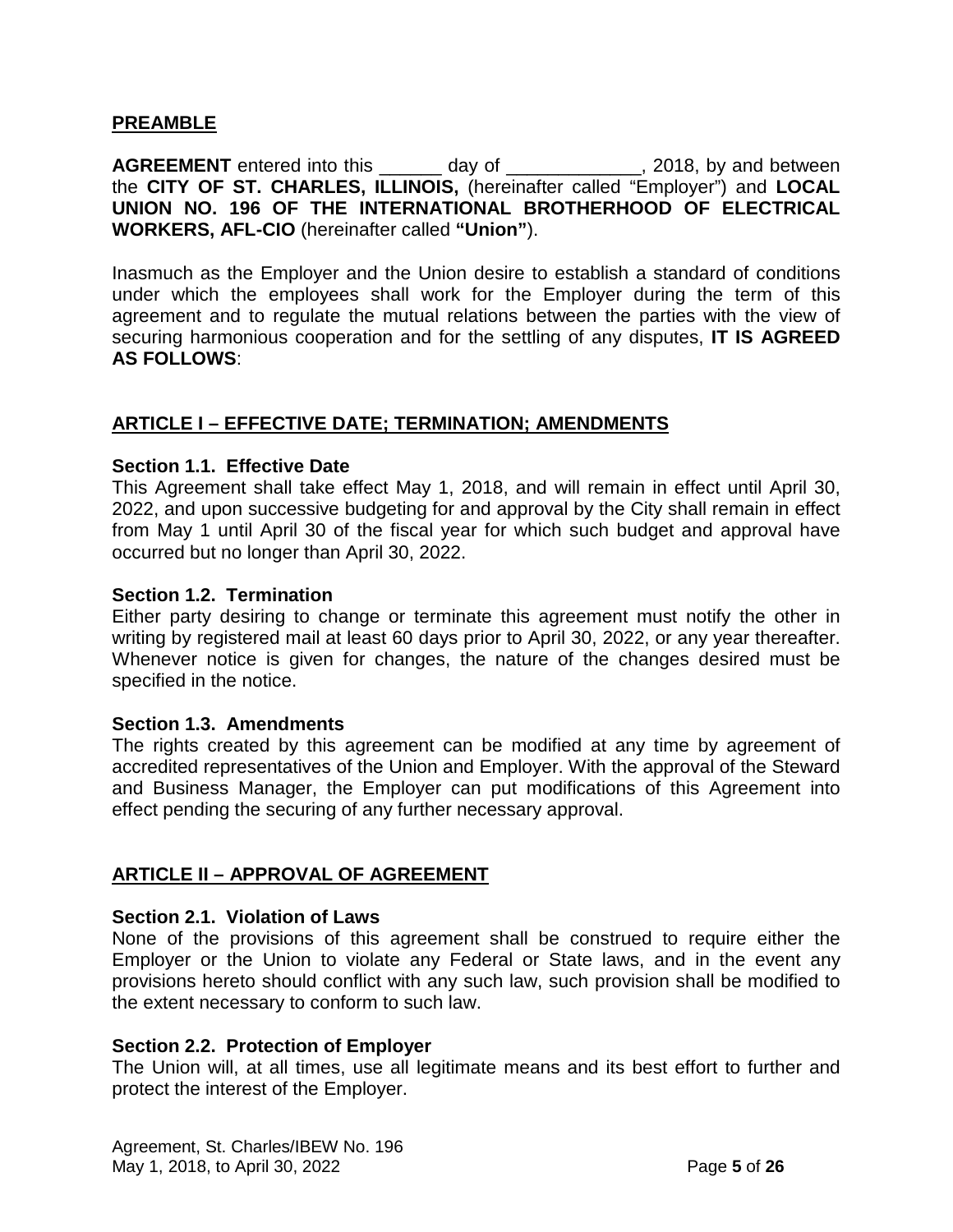# <span id="page-7-0"></span>**Section 2.3. Subject to Union's Approval**

It is understood that this Agreement is subject to the approval of the President of the International Brotherhood of Electrical Workers (IBEW).

# <span id="page-7-1"></span>**ARTICLE III – RECOGNITION OF UNION**

#### <span id="page-7-2"></span>**Section 3.1. Recognition**

- A. The Union is recognized as the collective bargaining agent with respect to rates of pay, hours of employment, and other conditions of employment for all employees working in the Electric Services Division of the Public Works Department in the classification of Electric Line - Foreman, Electric Line – Sr. Crew Leader, Electric Line - Crew Leader, Lineman, Apprentice Lineman, Electric Locator, and Operations Assistant - Electric for the Employer.
- B. The Union's representation shall extend to any new classifications resulting from the City's combining, eliminating or modifying of duties now performed by the employees in the foregoing classifications but shall not extend to any employees or classifications not included in the Board's order or to any clerical employees, administrative employees, supervisors, managers, or guards as defined by the Illinois Public Employee Labor Relations Act.
- C. In the event the City establishes any new titles by combining, eliminating or modifying duties currently performed by employees in the Bargaining Unit, the Union shall be notified of such new titles and assigned duties. The City shall determine an appropriate rate of pay based on those rates in effect for similar titles. Employer agrees to meet and negotiate with Union, when requested within 30 calendar days after the notification to the Chief Union Steward and Local 196 Batavia office for the purpose of negotiating the new rate.

# <span id="page-7-3"></span>**Section 3.2 Dues Deductions**

Upon receipt of "Dues Deduction Authorization," from an employee in a position defined under Section 3.1, the Employer shall deduct each month IBEW dues in the amount certified by the IBEW from the pay of the employee.

# <span id="page-7-4"></span>**ARTICLE IV – MANAGEMENT RIGHTS**

# <span id="page-7-5"></span>**Section 4.1. Management Rights.**

A. General Rights Reserved. This Agreement does not abridge the City's right to manage. The "right to manage" includes rights: to establish the number of employees to be employed and the skills and/or other qualifications employees must possess in order to become and to remain employees of the City; to hire, evaluate the performance of, assign work to and to maintain discipline among employees (including rights to promulgate and enforce reasonable work rules and rules of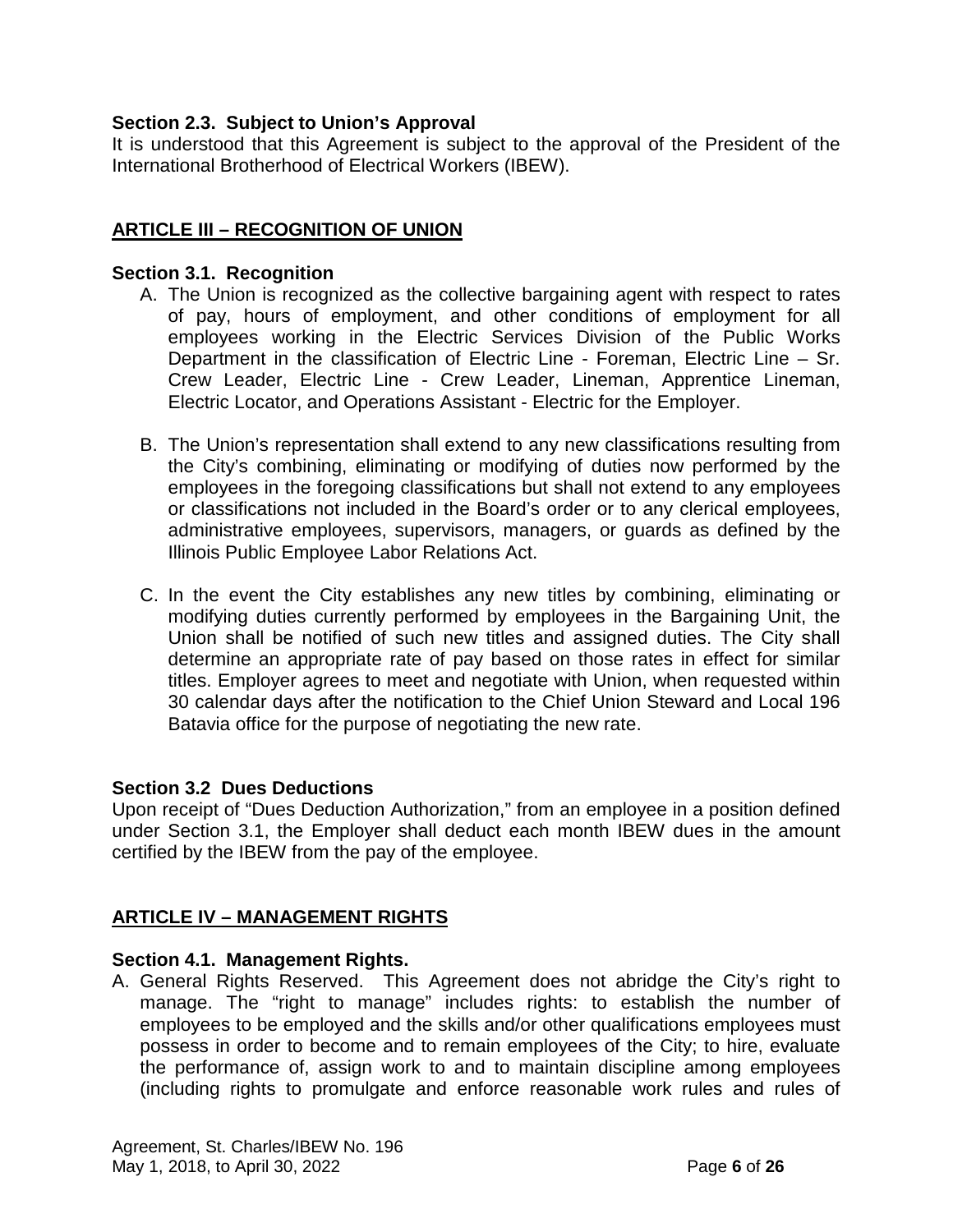conduct appropriate to City employment, and to warn, suspend, demote, or discharge for just cause any employee who breaches same), or to contract out for provision of goods or services by other entities.

- B. The foregoing are not all-inclusive but represent in general terms the broad areas within which the City retains exclusive authority. These rights are subject to limitation by the express terms of this Agreement and by the Illinois Public Relations Act, but may not be ignored by the Union or by an arbitrator.
- C. Supervision. Supervisors and Division Managers are expected primarily to instruct employees and contractors, direct the work of employees, enforce discipline, and perform other functions of management.

# <span id="page-8-0"></span>**ARTICLE V – STOPPAGE OF WORK**

#### <span id="page-8-1"></span>**Section 5.1. No Strike**

During the term of this agreement, neither the Union nor any officers, agents or employees covered by this agreement will instigate, promote, sponsor, engage in, or condone any strike, sympathy strike, slowdown, sit down, concerted stoppage of work, concerted refusal to perform overtime, concerted work-to-the-rule situation, mass absenteeism, picketing (with regard to wages, hours, or terms and conditions of employment) for or against the City or at the home or outside business of any elected official of the City, picketing in a City uniform or any other concerted intentional interruption or disruption of the operations of the City, regardless of the reason for so doing. The City and the Union agree to work together to resolve any potentially hostile situation in the event of a legally established picket line. Any or all employees who violate any of the provisions of this article may be discharged or otherwise disciplined by the City.

Each employee who holds the position of officer or steward of the Union occupies a position of special trust and responsibility in maintaining and bringing about compliance with the provisions of this article. In addition, in the event of a violation of this section of this article the Union agrees to inform its members of their obligations under this agreement and to direct them to return to work.

# <span id="page-8-2"></span>**Section 5.2. No Lockout**

The City will not lock out any employees during the term of this Agreement as a result of a labor dispute with the Union.

# <span id="page-8-3"></span>**ARTICLE VI – SETTLEMENT OF DISPUTES**

# <span id="page-8-4"></span>**Section 6.1. Handling of Complaints**

It is mutually desirable that all matters relating to employment, including any grievance or complaints, be adjusted within the Employer's place of business, if possible. The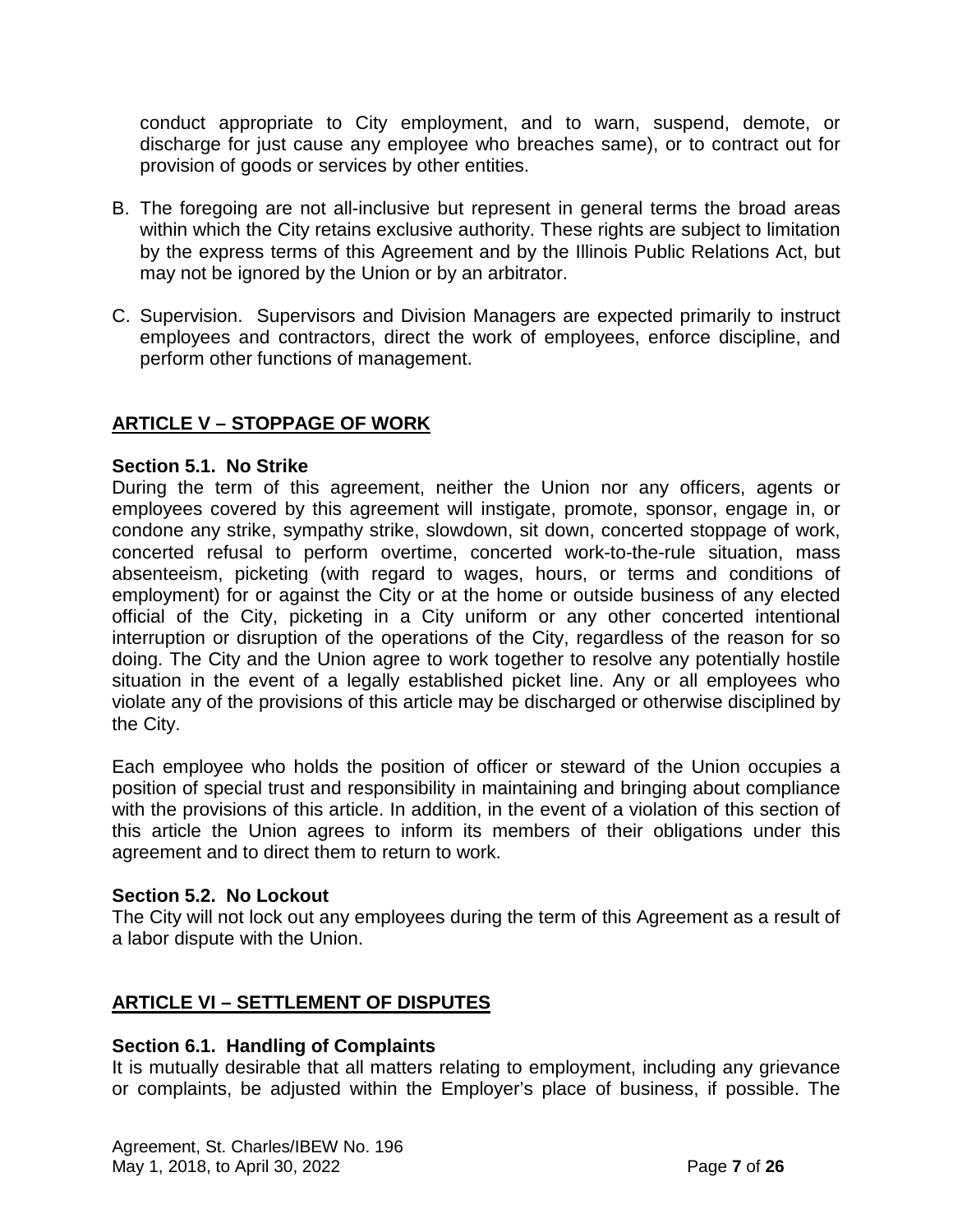Employer agrees to meet and treat with respect the duly accredited representatives of the Union relative to all such matters. Unless, by mutual consent, any different procedure is adopted, the matter shall be handled in accordance with the following steps:

- A. Between the aggrieved employee and his Division Manager, and
- B. Between representatives of the Union, including its Business Manager and the Department Director and/or his designee.

# <span id="page-9-0"></span>**Section 6.2. Charges against Employee**

Upon conclusion of an investigation which may result in disciplinary action against an employee, the Union will be notified of any charges resulting from the investigation against said employee(s) within two working days after employee's receipt of such charges.

For discipline other than verbal and written warnings, the Union shall be notified of such discipline within one working day after employee's receipt of such discipline. For any discipline issued related to the violation of violence in the workplace policy, antiharassment policy, drug/alcohol policy and theft (refer to Section 8.8), the Union shall be notified of such discipline within one working day after employee's receipt of such discipline.

# <span id="page-9-1"></span>**Section 6.3. Grievance Procedure**

It is mutually desirable and hereby agreed that all grievances shall be handled in accordance with the following steps. For the purposes of this Agreement, a grievance is any dispute or difference of opinion raised by an employee or the Union against the Employer involving the meaning, interpretation, or application of the provisions of this agreement.

- STEP 1: Any employee who has a grievance shall discuss it with the Division Manager. The Division Manager shall give his answer to the employee within five working days after such discussion.
- STEP 2: If a remedy is not reached in Step 1, the grievance shall be reduced to writing (see Appendix A) and presented by the Union to the Department Director and/or his designee within five working days following the Division Manager's answer in Step 1. The Department Director and/or his designee shall attempt to resolve the grievance as soon as possible but shall give his answer in writing to the Union within five working days after receipt of the grievance.
- STEP 3: If not adjusted in Step 2, the Union shall request a meeting with the City Administrator or his representative designated within five working days of the answer in Step 2. The meeting shall be held at a mutually agreeable time and place. If the grievance is settled as a result of such meeting, the settlement shall be reduced to writing and signed by the parties. If no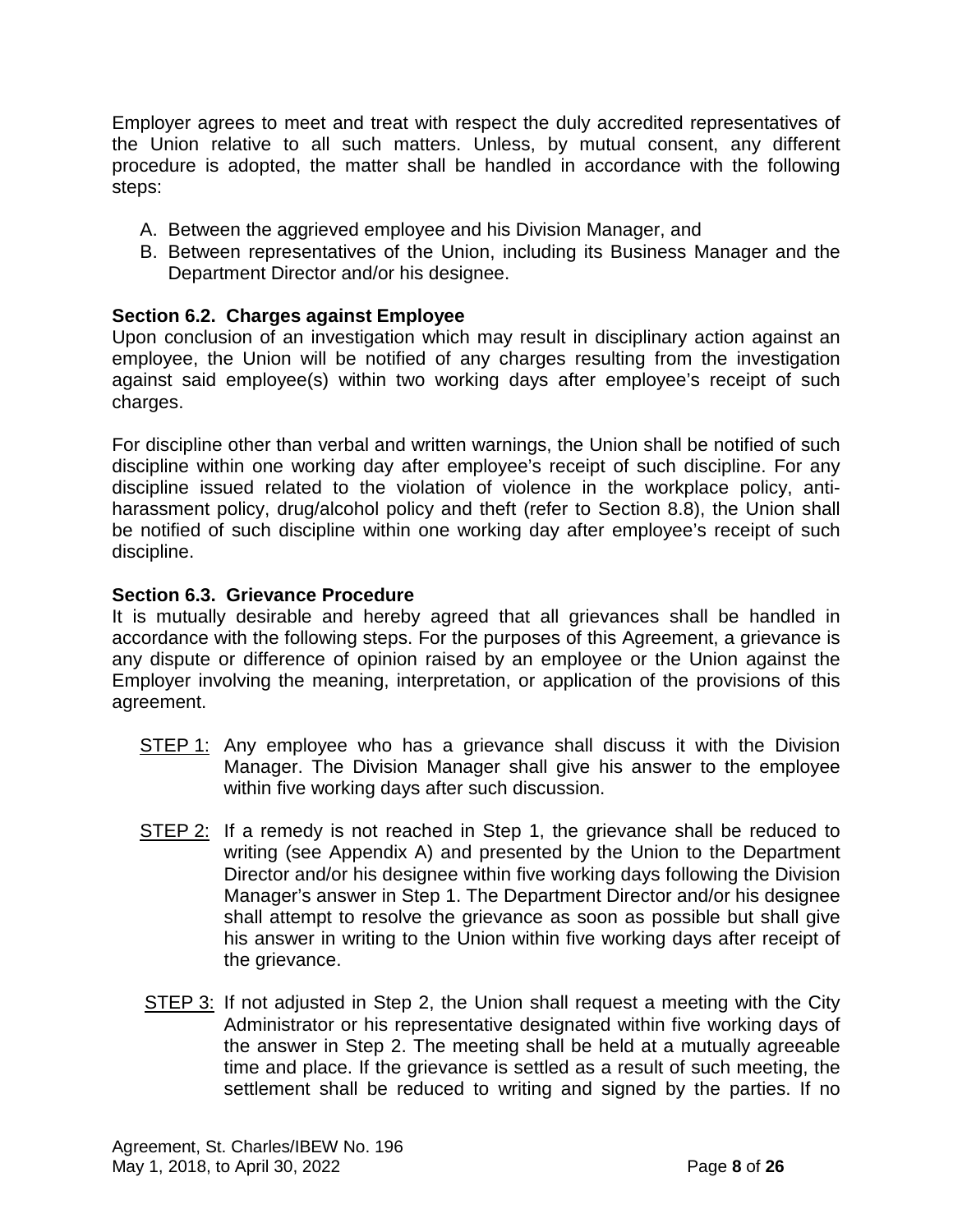settlement is reached, the City Administrator or his designated representative shall give the Union the Employer's answer within ten working days following their meeting.

STEP 4: Grievances that are not adjusted between the Employer and the Union, as provided above, may be referred to arbitration upon written request of the Union made within ten working days of the Employer's answer in Step 3. When arbitration is requested, the parties shall attempt to agree on the selection of an arbitrator. If an agreement cannot be reached within ten working days from the date of which arbitration is requested, then the Federal Mediation and Conciliation Service shall be requested to submit a list of five arbitrators, pursuant to the rules of the association. From such a list of arbitrators, the grieving party shall then strike two names and the other party shall then strike two names and the person whose name remains shall be the arbitrator. Provided, however, that either party shall have the right to reject one list of arbitrators and to ask for a new list from the FMCS arbitrators shall have no right to ignore, add to, take from, or modify any of the provisions of this agreement.

# <span id="page-10-0"></span>**Section 6.4. Union's Right to Discipline**

The Union reserves the right to discipline its members for violation of its laws, rules, and agreements.

# <span id="page-10-1"></span>**ARTICLE VII - SENIORITY**

# <span id="page-10-2"></span>**Section 7.1. Definition**

Seniority, as used herein, shall mean the length of service in continuous employment of the Employer. An employee's seniority shall date from the time of his employment except as outlined in Section 10.3 Apprentice to Lineman Seniority or where service is interrupted by reason of layoff, resignation, or discharge. Layoffs shall not terminate the seniority of any employee, except as provided below.

# <span id="page-10-3"></span>**Section 7.2. Termination of Seniority**

The Unit seniority of an employee shall terminate under any of the following conditions:

- A. When laid off for a period of more than one year.
- B. When an employee resigns his employment with the Employer.
- C. When an employee is discharged for just cause.
- D. When an employee transfers from his position represented by the IBEW, but remains employed by the City in a position in another collective bargaining unit or non-union position, after a period of 24 months have passed while holding a new position.
- E. When an employee fails to return to work within two weeks after written notice by registered mail to his last known address requesting such return.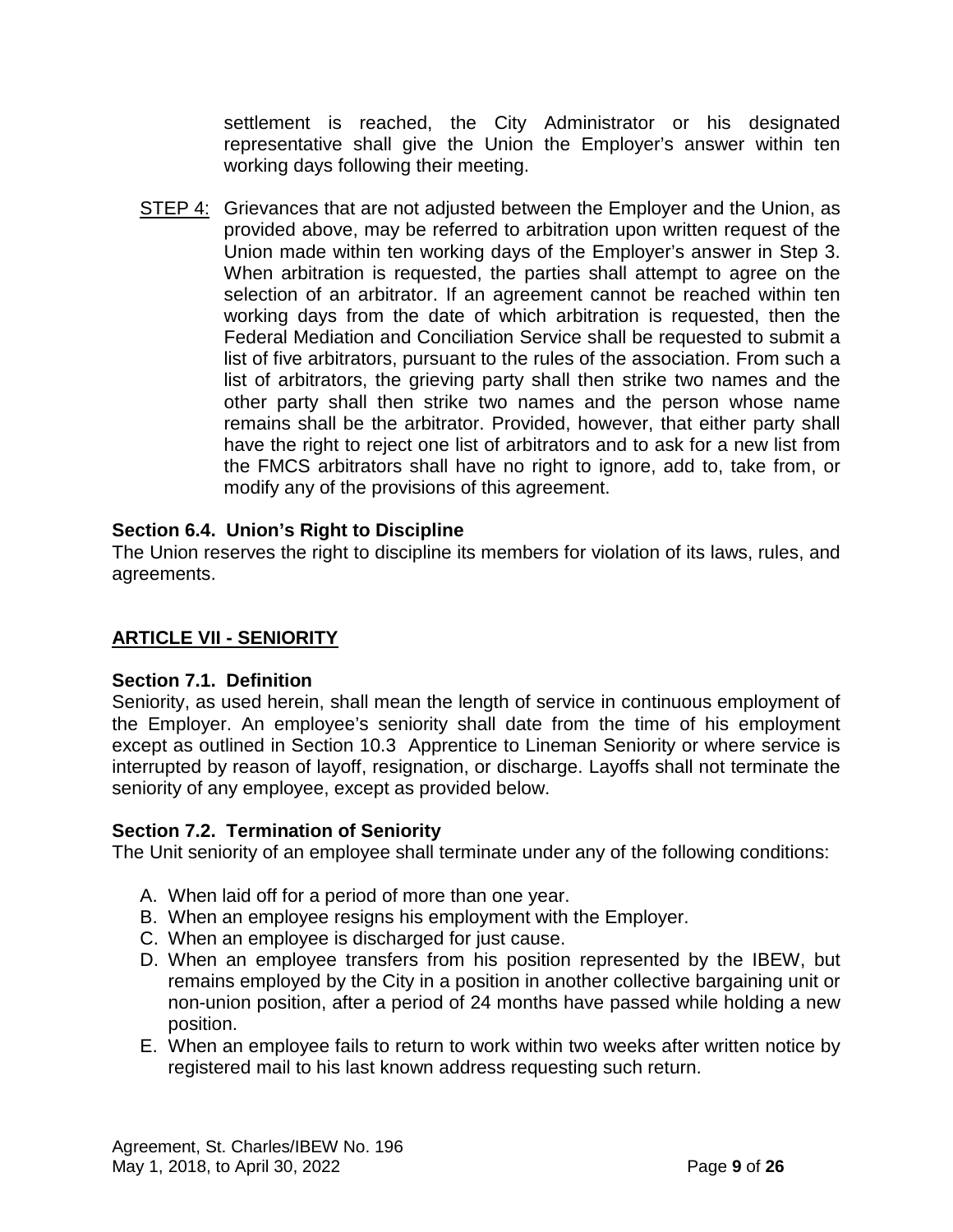# <span id="page-11-0"></span>**Section 7.3. Promotions within the Bargaining Unit**

In making promotions or demotions within the Bargaining Unit seniority, as defined herein, shall be given full consideration, and where fitness and ability are sufficient, seniority within the Electric Division and bargaining unit will prevail. Final determination of qualifications shall be made by the Employer, except that any dispute, which may arise in connection with any such matter, shall be handled in accordance with the provisions of this Agreement for the settlement of disputes.

# <span id="page-11-1"></span>**Section 7.4. Layoffs; Recalls**

Should it become necessary to lay off any employee on account of lack of work or reduction of forces, layoffs shall be made in the inverse order of Unit seniority of the employees within their occupational group defined as Locator - Electric; Operations Assistant - Electric; Linemen - Electric; Crew Leader - Electric; Sr. Crew Leader - Electric; and Foreman - Electric. A more senior employee may bump another employee in a lower occupational group if the employee is fully qualified to perform the duties of that position at time of lay off. The employee must notify the Employer within two working days of the date of the layoff notice of his intent to bump.

The Employer shall give each such employee or employees affected a reasonable notice in advance, normally not less than 15 days. In lieu of advance notice, however, the City may provide 120 hours straight-time severance pay to the employee or employees being laid off. If, thereafter, a vacancy occurs in an IBEW position, the laidoff employee shall be offered the opportunity of filling same in accordance with his seniority status, provided such laid off employee has recall rights (refer to Section 7.2) and is fully qualified to perform the duties of the position at time of recall.

If a Foreman - Electric/Crew Leader - Electric/Lineman - Electric bumps to a lower occupational group within the IBEW due to layoffs, he holds his rights to his higher position for two years. If after two years the position becomes available, the position will be posted per Section 12.4 Posting and Available Positions. Occupational groups are as follows:

- Foreman Electric
- Sr. Crew Leader Electric
- Crew Leader Electric
- Lineman Electric
- Apprentice Lineman Electric
- Locator Electric
- Operations Assistant Electric

# <span id="page-11-2"></span>**Section 7.5. Injuries**

If any employee covered by this agreement is injured while not in the performance of his duty (outside of working hours, on vacation, on weekends, or on holidays), or becomes ill, he shall continue his seniority rights for a period of three months from his last working day. If the illness or injury continues beyond three months and the employee is not able to return to work, the employee must make application for a second three months sick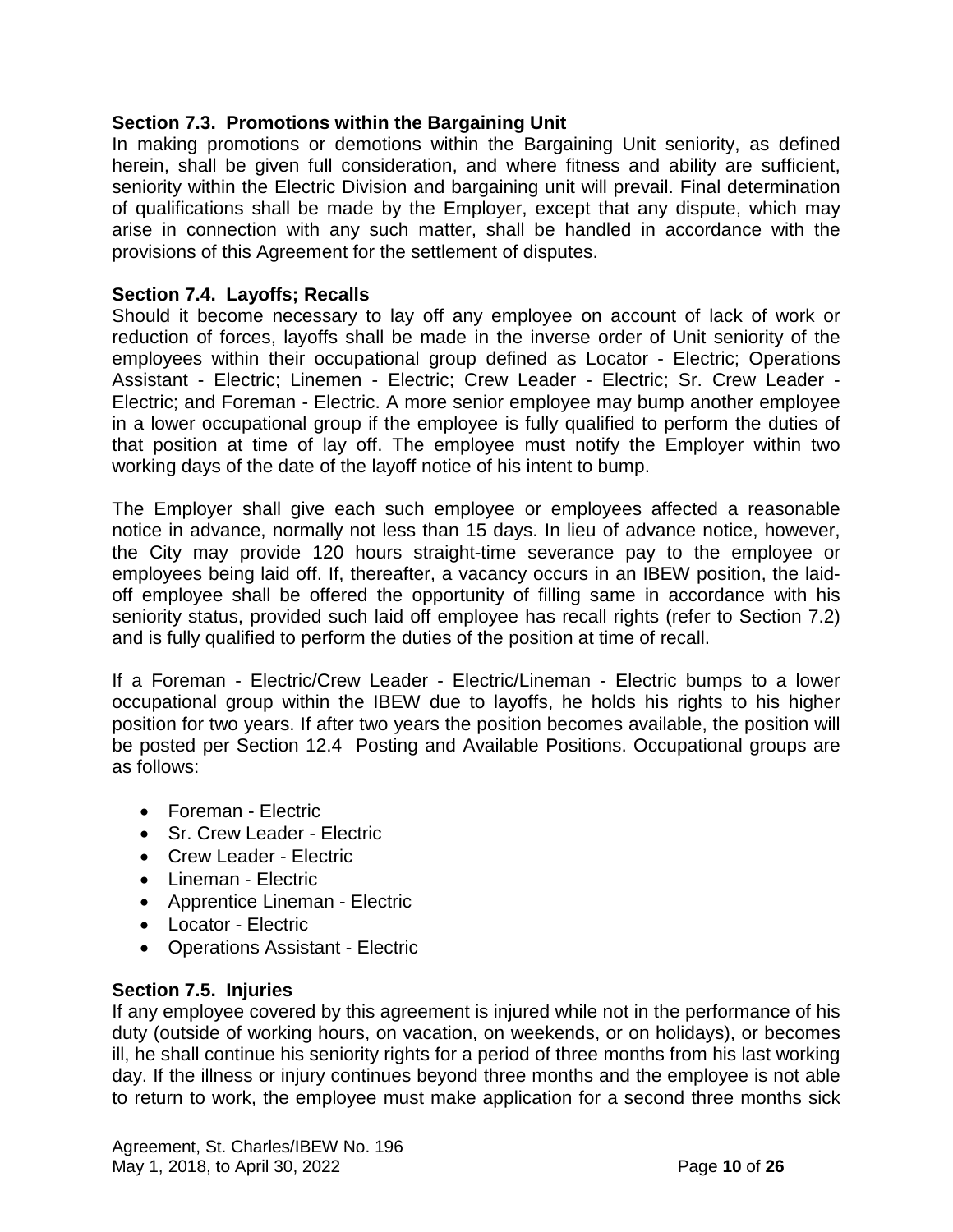leave of absence period in order to continue his seniority rights. Medical certificates indicating that the employee cannot perform his assigned duties for his job classification will be required. Employees ill or incapacitated due to injury beyond six months must apply for reemployment with a statement of when he expects to be available. Any employee who is employed by the Department maintains the record of seniority, which he possessed at the time of making application. Seniority will not accumulate beyond the first year of absence for illness or injury specified in this Article. An employee returning to work in accordance with this Article shall return to his former classification.

# <span id="page-12-0"></span>**ARTICLE VIII – WORKING CONDITIONS**

# <span id="page-12-1"></span>**Section 8.1. Safety Rules**

In order to have a safe place to work, the City agrees to comply with all laws applicable to its operations concerning the safety of employees covered by this Agreement. All such employees shall comply with all safety rules and regulations established by the City.

# <span id="page-12-2"></span>**Section 8.2. Prescription Safety Glasses**

Prescription safety glasses shall be provided by the Employer with the employee providing the examination and prescription. Glasses will be replaced at the discretion of the Department Director or designee. Tinted glasses will be made available through the Employer at the expense of the employee.

# <span id="page-12-3"></span>**Section 8.3. Safety Shoes**

Employees will be reimbursed up to \$165.00 for fiscal year 2018/2019 and an additional \$5 each year thereafter for the term of the contract. Employees may be reimbursed the balance available for the entire term of the contract at any time during the term of the contract. Employees have the ability to use the reimbursement for all items related to safety shoes.

New employees will be reimbursed for the value available in the fiscal year hired and any remaining years of the contract. If an employee separates from employment with the electric division prior to term of the contract and has utilized reimbursement exceeding what would have been available during the fiscal year of separation, the employee shall repay the City, upon demand, the sum equivalent to total additional value that has been reimbursed.

# <span id="page-12-4"></span>**Section 8.4. Tools**

The Employer shall furnish to the employee all tools and equipment necessary to perform his duties. Suitable rain protection equipment shall be furnished by the Employer for employees required to work outdoors during inclement weather. The employee will be responsible for their return in good condition, with reasonable wear and tear.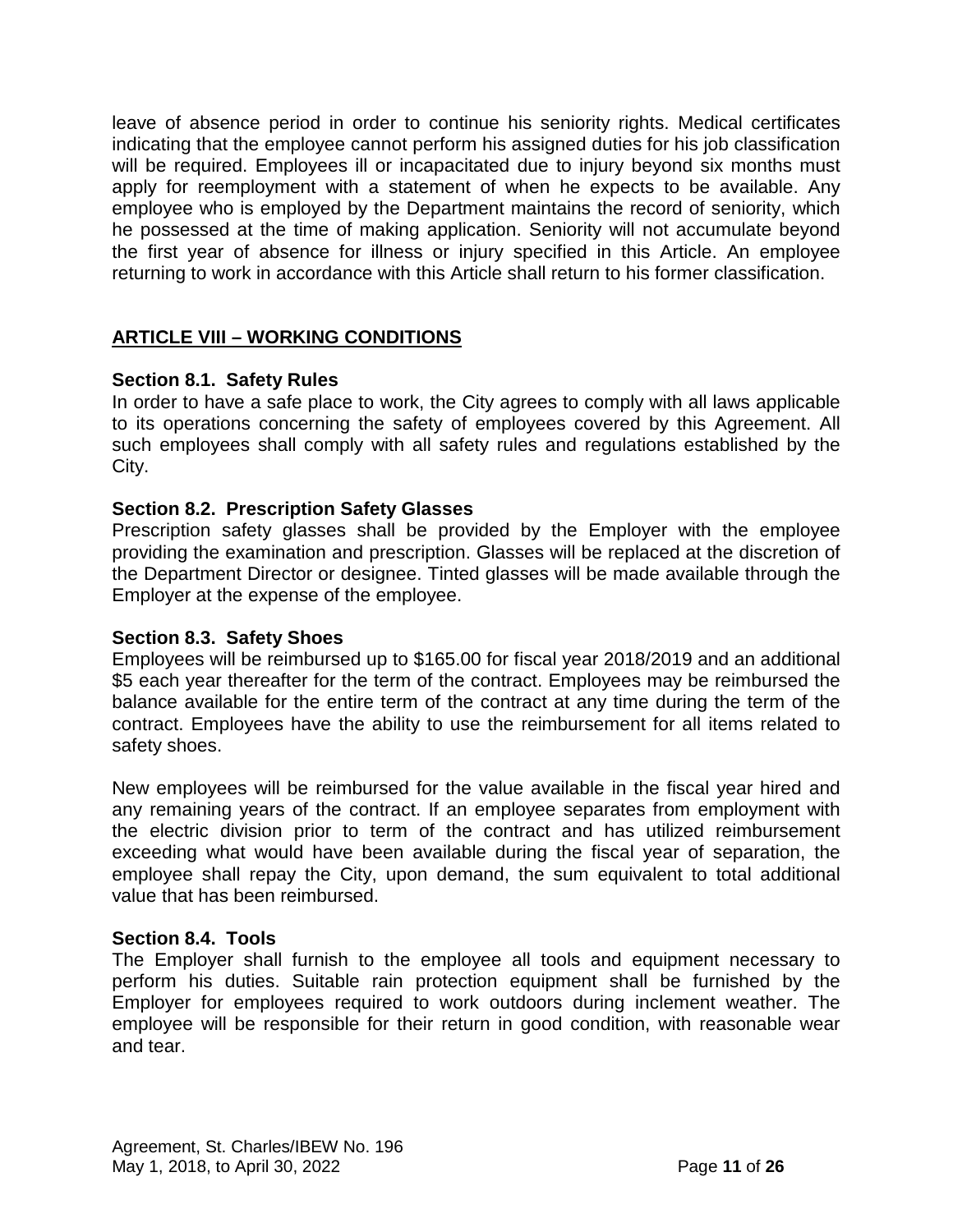# <span id="page-13-0"></span>**Section 8.5. Tuition Reimbursement**

The Employer shall reimburse employees for tuition costs of job-related educational courses in accordance with the Employer's normal tuition reimbursement program.

# <span id="page-13-1"></span>**Section 8.6. Drug/Alcohol Substance Use Policy**

Drug and alcohol issues shall be handled in accordance with City policy. Violations of such policy shall be subject to the grievance procedures. The employer will notify the Union whenever the policy changes.

# <span id="page-13-2"></span>**Section 8.7. American with Disabilities Act (ADA)**

The City may take any steps necessary to implement and maintain full compliance with the ADA.

# <span id="page-13-3"></span>**Section 8.8. Termination and Disciplinary Action**

The Employer shall have the right to discharge any non-probationary employee at any time for a justifiable cause, such as incompetence, repeated safety violations, insubordination, dishonesty, intoxication, or the use of controlled substances and a probationary employee for any reason at all. The Union steward shall be notified in advance of investigatory meetings that may result in discipline. Coachings are not considered discipline. Any delay in notification shall not impact the employer's right to issue discipline. In the event any employee is discharged or discriminated against, such employee found to have been unjustly discharged shall be reinstated to his job, with seniority rights, and he shall be compensated at his regular rate of wages for all time*.* An employee may be discharged for minor violations or given time off for minor violations if prior verbal and written warnings have been issued.

Parties agree that should an employee receive a written reprimand or an oral reprimand that has been reduced to writing, and filed in the employee's personnel file, and should the employee not receive any further written reprimands or oral reprimands of the same nature, for a period of 12 consecutive months, then, upon the employee's written request, his personnel file shall be purged of the previous written reprimand or oral reprimand. Provided, however, that any such discipline pertaining to harassment, workplace violence or threats, theft, or misappropriation of property shall not be subject to purge from the employee's personnel file. Also provided that, to the extent the employee offers personnel documents, including but not limited to commendations or evaluations, older than 12 months in any forum, then the Employer may offer evidence of reprimands older than 12 months in order to provide a balanced picture of the employee's prior performance.

# <span id="page-13-4"></span>**Section 8.9. Discrimination for Union Activities**

No employee shall be discriminated against for any Union activities, or in any way so as to violate the letter or spirit of this Agreement.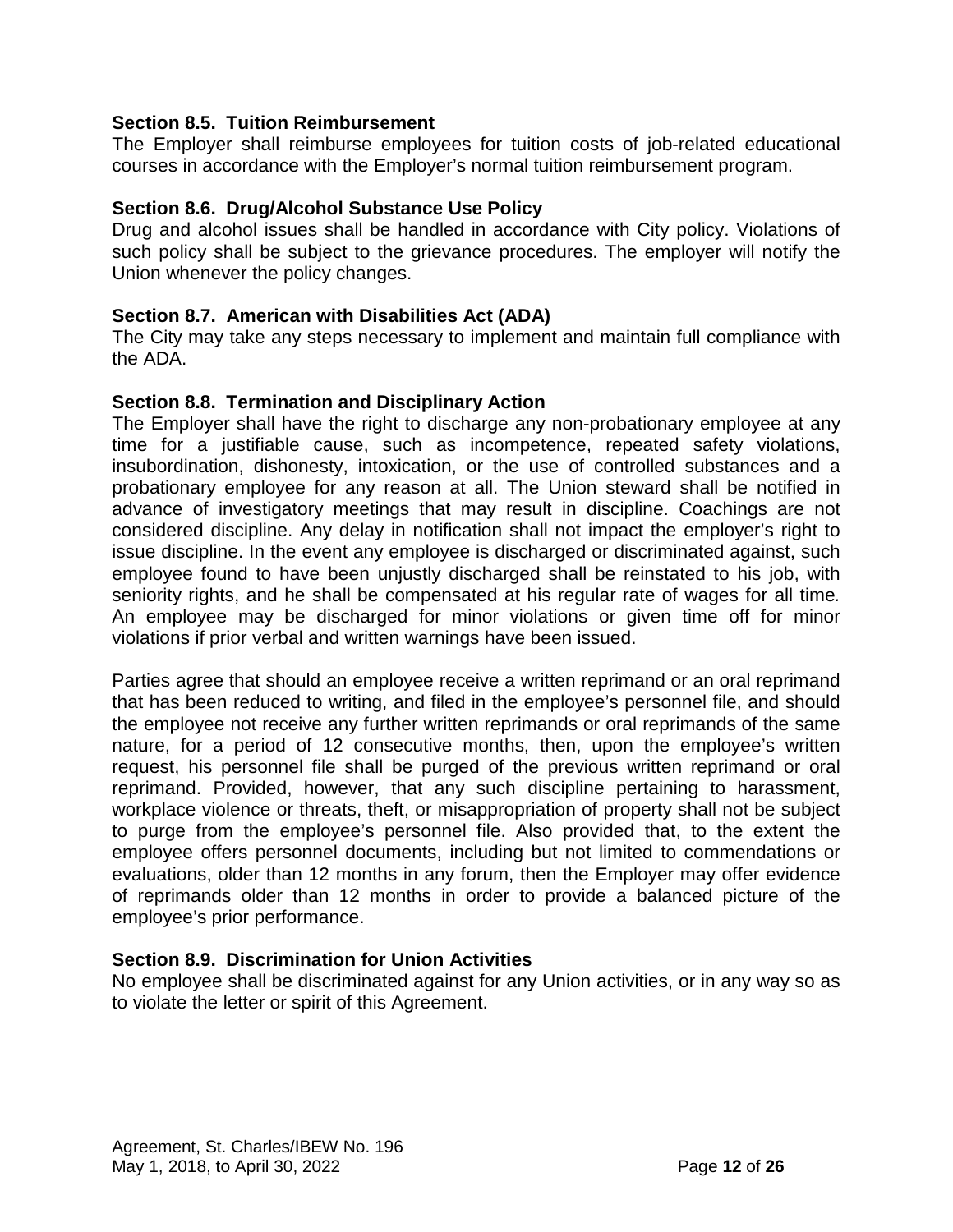# <span id="page-14-0"></span>**ARTICLE IX – PAID TIME OFF**

### <span id="page-14-1"></span>**Section 9.1. Vacation Scheduling**

The Division Manager or his designee shall establish a vacation schedule for employees sufficiently early each year so that all employees can plan their own schedules and so that the Foreman can program the work of the Department. Vacation schedules shall be arranged so as to provide minimal disruption so the work of the Division can be reasonably achieved. For like positions, unit seniority shall govern for the granting of priorities for vacation scheduling and shall be subject to the final approval of the Division Manager or his designee.

#### <span id="page-14-2"></span>**Section 9.2. Vacation Accrual**

For each full year of employment, all regular employees hired prior to May 1, 2011, will earn a vacation with pay in accordance with the following:

| 1 year of service   | 10 working days |
|---------------------|-----------------|
| 2 years of service  | 10 working days |
| 3 years of service  | 10 working days |
| 4 years of service  | 10 working days |
| 5 years of service  | 15 working days |
| 6 years of service  | 15 working days |
| 7 years of service  | 15 working days |
| 8 years of service  | 15 working days |
| 9 years of service  | 15 working days |
| 10 years of service | 16 working days |
| 11 years of service | 17 working days |
| 12 years of service | 18 working days |
| 13 years of service | 19 working days |
| 14 years of service | 20 working days |
| 15 years of service | 21 working days |
| 16 years of service | 22 working days |
| 17 years of service | 23 working days |
| 18 years of service | 24 working days |
| 19 years of service | 25 working days |

The following vacation schedule shall apply for all employees hired after May 1, 2011:

| 1 - 4 years of service    | 10 working days |
|---------------------------|-----------------|
| 5 years of service        | 11 working days |
| 6 years of service        | 12 working days |
| 7 years of service        | 13 working days |
| 8 years of service        | 14 working days |
| $9 - 14$ years of service | 15 working days |
| 15 years of service       | 16 working days |
| 16 years of service       | 17 working days |
| 17 years of service       | 18 working days |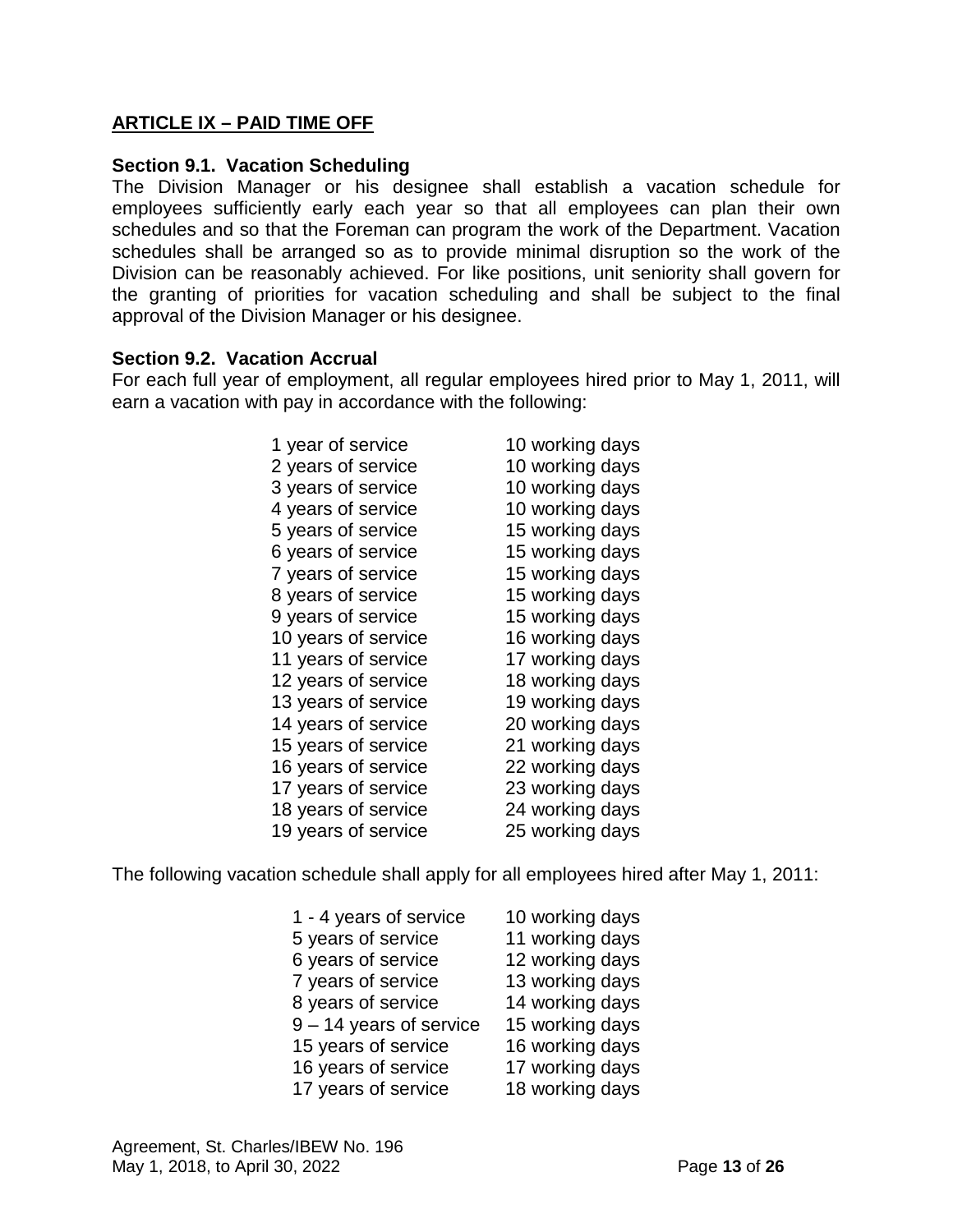| 18 years of service | 19 working days |
|---------------------|-----------------|
| 19 years of service | 20 working days |

### <span id="page-15-0"></span>**Section 9.3. Vacation on Holiday**

In a case when a holiday is observed on a day during the employee's regular vacation, no vacation time shall be charged for that day.

# <span id="page-15-1"></span>**Section 9.4. Vacation Earned & Used**

Vacations are earned and used in accordance with the procedures provided for all other employees of the City of St. Charles.

#### <span id="page-15-2"></span>**Section 9.5. Vacation Pay-Out at Retirement**

An employee with a hire date prior to May 1, 2011, shall be eligible to receive 40 hours of vacation pay at the time of his retirement if the employee has at least 20 years of service with the City at the time of retirement. Compensation shall be calculated using the employee's hourly rate of earnings at the time of retirement. The employee must apply for retirement benefits to be eligible for this benefit.

#### <span id="page-15-3"></span>**Section 9.6. Vacation Carry-Over**

An employee may accumulate up to the amount of vacation accumulated in two years. The employee's vacation accumulation shall be adjusted on the employee's anniversary date to reflect no more than the maximum.

#### <span id="page-15-4"></span>**Section 9.7. Donation of Vacation/Personal Leave**

IBEW employees only shall have the ability to donate vacation and personal leave time to another IBEW employee when needed for a non-work related illness, injury, impairment, or physical or mental condition which has caused or would cause the employee to be unable to perform his regular work duties as documented by a medical doctor's certification and take leave without pay.

#### <span id="page-15-5"></span>**Section 9.8. Sick Leave Accrual**

Sick leave with full pay shall be credited to all regular employees at the rate of one workday for each full month of service for one employee. Additional sick leave may be allowed and paid for on either full or partial basis upon approval of the Department Director and Human Resources. Appeals may be done in accordance with City policy. Sick leave shall not be considered as a privilege that an employee may use at his discretion but shall be allowed only in case of a necessity and actual sickness or disability of the employee. In addition, sick leave may be used for a maximum of six days per year, for the following reasons: the illness, injury or medical appointment of the employee's child, stepchild, spouse, domestic partner, sibling, parent, mother-in-law, father-in-law, grandchild, grandparent, or stepparent. For birth of a child and/or sickness other than a child, the Family & Medical Leave Act (FMLA) will apply.

To receive compensation while absent on sick leave, the employee shall notify his Department Director or Supervisor in a reasonable time under the circumstances. When absence is for more than 48 hours (two days), the employee may be required to file a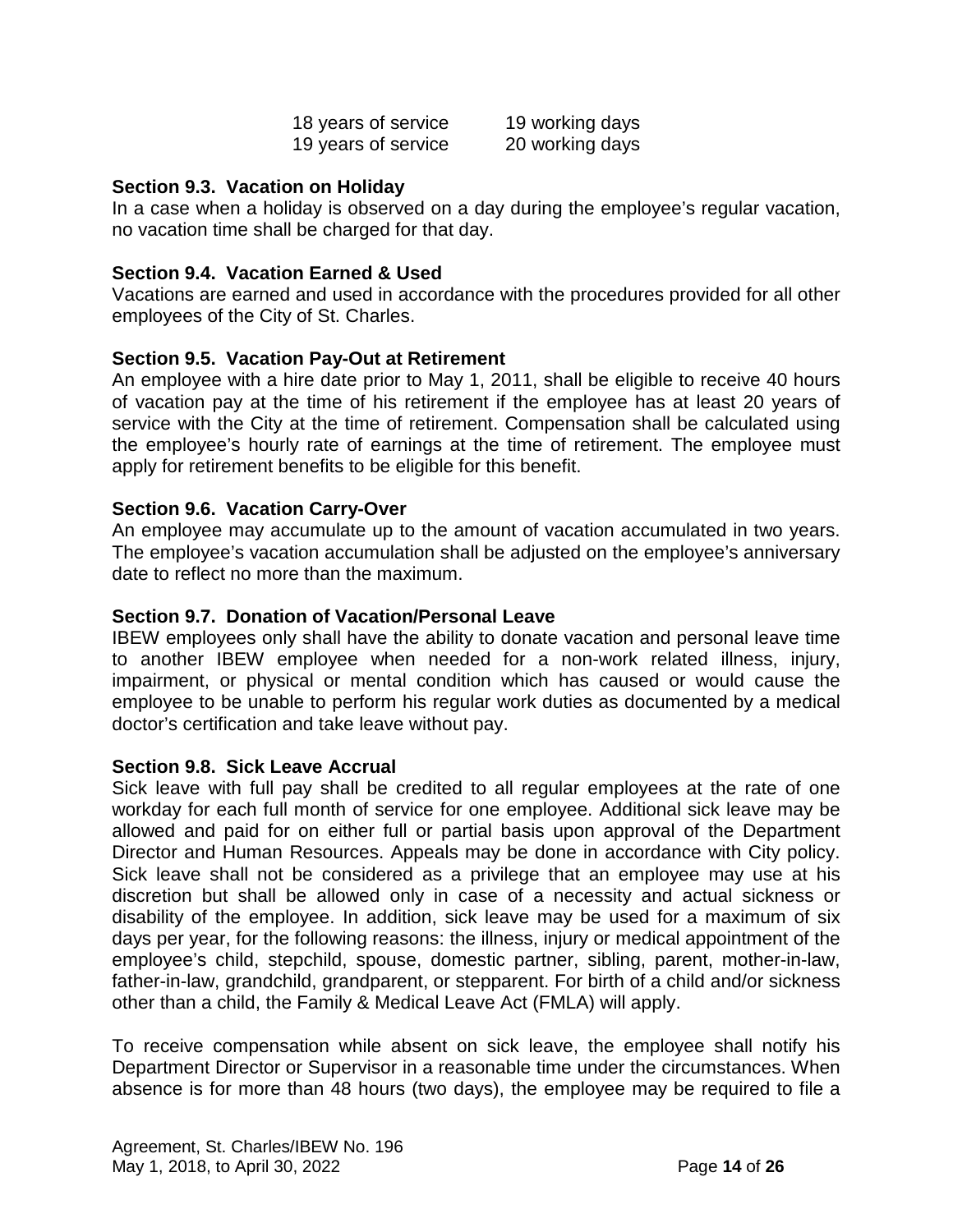physician's certificate certifying to the illness or disability of the employee, the employee's child, stepchild, spouse, domestic partner, sibling, parent, mother-in-law, father-in-law, grandchild, grandparent, or stepparent.

# <span id="page-16-0"></span>**Section 9.9. Sick Leave Carry-Over**

Unused sick leave shall be and is to be used for sick leave only. Employees hired before May 1, 1994, will be compensated at their regular hourly wage for up to 450 hours of accumulated sick leave upon separation, provided that separation is not a result of action under Section 8.8 Termination and Disciplinary Action of this Agreement. Any employee hired on or after May 1, 1994, will be compensated at their regular hourly rate for up to 450 hours of accumulated sick leave upon retirement and shall not be eligible for compensation upon separation for any reason other than retirement.

# <span id="page-16-1"></span>**Section 9.10. Sick Leave Abuse**

If, upon investigation, any employee is found to have abused the intent of the sick leave privilege, he shall be subject to disciplinary action by the Employer and also by the Board of the Union.

# <span id="page-16-2"></span>**Section 9.11. Funeral Leave**

Reasonable time off as required shall be granted to regular employees in case of a death in his immediate family. Immediate family is outlined in City policy. Normally, not more than three days of such time off between the death and burial will be granted without loss of basic hourly rate of pay. If more than three days are needed for the death of a spouse, parent, or child, an additional two days of funeral leave may be granted by the Department Director.

# <span id="page-16-3"></span>**Section 9.12. Jury Duty & Military Leave**

A regular employee will be paid his basic rate of pay while performing jury service and military service during his regular workweek. Such pay for military leave shall not be allowed for more than two weeks in any fiscal year (May  $1 -$  April 30) unless such military call-up results from governmental action to contain natural or civil disorders. All fees received for military service will be retained by the employee except it shall be deducted from the basic earnings of the employee for the period. Travel allowances or subsistence payments shall not be considered as fees received for service.

Any employee who must appear in court as a result of being called as a witness may be excused from work and continue to receive his base pay. To qualify for such excused absence, the employee must submit a copy of the subpoena or summons to his supervisor and gain his permission.

# <span id="page-16-4"></span>**Section 9.13. City-Recognized Holidays**

The following and other days as may be designated by the City Administrator and City Council are holidays: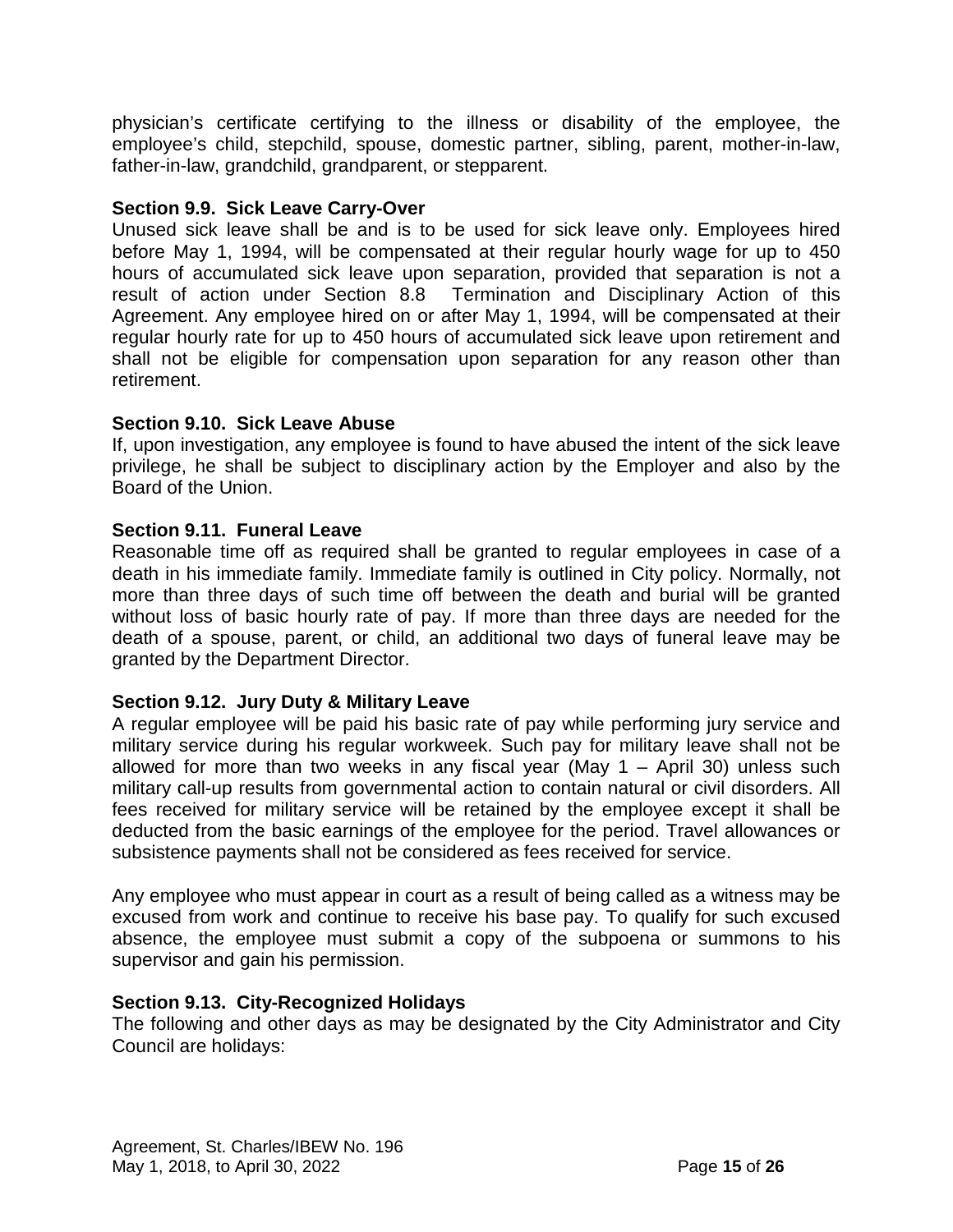New Year's Day, Memorial Day, Independence Day, Labor Day, Thanksgiving Day, day after Thanksgiving Day, Christmas Eve Day, Christmas Day.

Employees hired prior to January 1, 1999, shall receive 18 hours of floating holiday time. Employees hired after January 1, 1999, are not eligible for floating holiday time. Floating holidays shall be treated as personal time for purpose of carryover and scheduling.

# <span id="page-17-0"></span>**Section 9.14. Holiday Eligibility & Pay**

Each full-time employee will be paid for eight hours straight time pay for each day observed as a holiday, provided he has completed 30 days of employment and has worked the regular scheduled work day before and after the day observed as a holiday unless the failure to do so:

- a. is because of sickness or work-related injury, the Department may request a physician's statement in such cases; or
- b. is because said days are his normal days off duty; or
- c. is because he is on vacation and/or personal leave.

Whenever a holiday falls on Sunday, the following Monday shall be considered the holiday. When a holiday falls on a Saturday, the preceding Friday shall be considered the holiday. Those employees who are required to work on Saturday or Sunday of a holiday will be paid as follows:

| Saturday | Overtime $(1\frac{1}{2} x \text{ base rate})$ |
|----------|-----------------------------------------------|
| Sunday   | Premium (2 x base rate)                       |
| Holidays | Premium (2 x base rate + holiday pay)         |

Time and one-half shall be paid for all overtime work except Sundays and holidays. When a holiday falls on a Saturday and is celebrated on the preceding Friday, employees who are required to work will be paid the premium rate for work performed on the Friday and paid the overtime rate for work performed on the Saturday.

# <span id="page-17-1"></span>**Section 9.15. Personal Leave**

Three personal days shall be available to full-time employees covered by this Agreement per calendar year.

Full-time employees are eligible to receive an additional eight hours of personal time off (maximum of 32 hours per calendar year) provided they meet all of the following criteria:

- Employee worked all full pay periods in the previous calendar year.
- Employee uses six or fewer sick days during that calendar year.

# <span id="page-17-2"></span>**Section 9.16. Family & Medical Leave Act (FMLA)**

Qualified leaves under the federal Family Medical Leave Act (FMLA) shall be governed by the City's FMLA policy. Remedies for violations of the FMLA are provided by law and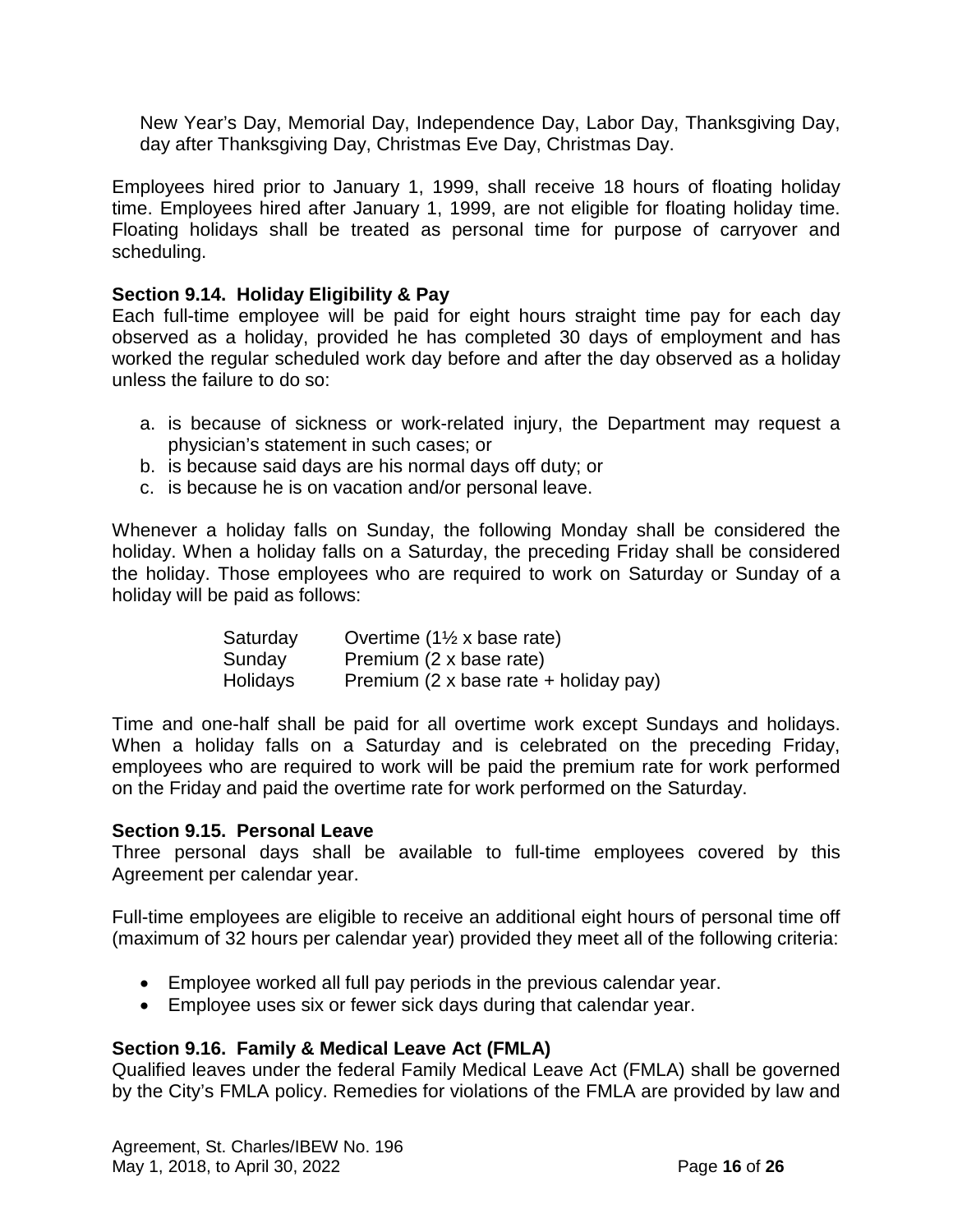are within the exclusive jurisdiction of the U.S. Department of Labor; therefore, such shall not be subject to the grievance procedure.

# <span id="page-18-0"></span>**ARTICLE X – HOURS OF WORK: STRAIGHT TIME/OVERTIME**

# <span id="page-18-1"></span>**Section 10.1. Normal Work Day**

A regular working day for all employees covered by this agreement shall not exceed eight hours. The hours of the electric office will be from 7:00 a.m. to 3:00 p.m. and to consist of five consecutive eight-hour days, namely, Monday, Tuesday, Wednesday, Thursday, and Friday with a 30-minute paid lunch period, which shall normally be scheduled by the crew leader; however, management retains the right to schedule lunch and break periods based on the needs of the operation. An employee will receive a halfhour at time-and-a-half paid meal break for a meal break taken on premises prior to punching out after working five consecutive hours outside of a regular work day for emergencies. Employees called prior to 5:00 a.m. and who works continuously into their regular workday will be allowed a 30-minute meal break on City time.

Work performed in excess of eight hours within a workday, in excess of 40 hours within a workweek, and on Saturday are paid at time and one-half. Work performed in excess of twelve consecutive hours, on a holiday, or on Sunday are paid at double time. There shall be no duplication or pyramiding of overtime, holiday overtime, or premium pay.

# <span id="page-18-2"></span>**Section 10.2. Coffee Breaks**

Employees covered by this Agreement will be allowed a 15-minute coffee break in the morning. Employees may not leave the work site during coffee breaks.

# <span id="page-18-3"></span>**Section 10.3. Working in Inclement Weather**

Regular employees shall not be required to do their work outdoors in rainy or inclement weather, except in case of emergencies or in the performance of essential duties.

# <span id="page-18-4"></span>**Section 10.4. Supervisor's Work**

Non-Bargaining Unit Supervisors shall not do work of the employees included in the Bargaining Unit except in case of emergency.

# <span id="page-18-5"></span>**Section 10.5. Meal Allowance**

An employee, who is required to work emergency hours, shall be eligible for a meal or a meal money allowance (receipts required):

- A. After three continuous emergency hours following a work day.
- B. Employees called prior to 5:00 a.m. and who work continuously into their regular workday will be furnished a meal. The employee will also be allowed to eat the meal on City time.
- C. During emergency situations these meals periods will be coordinated by the individual in charge.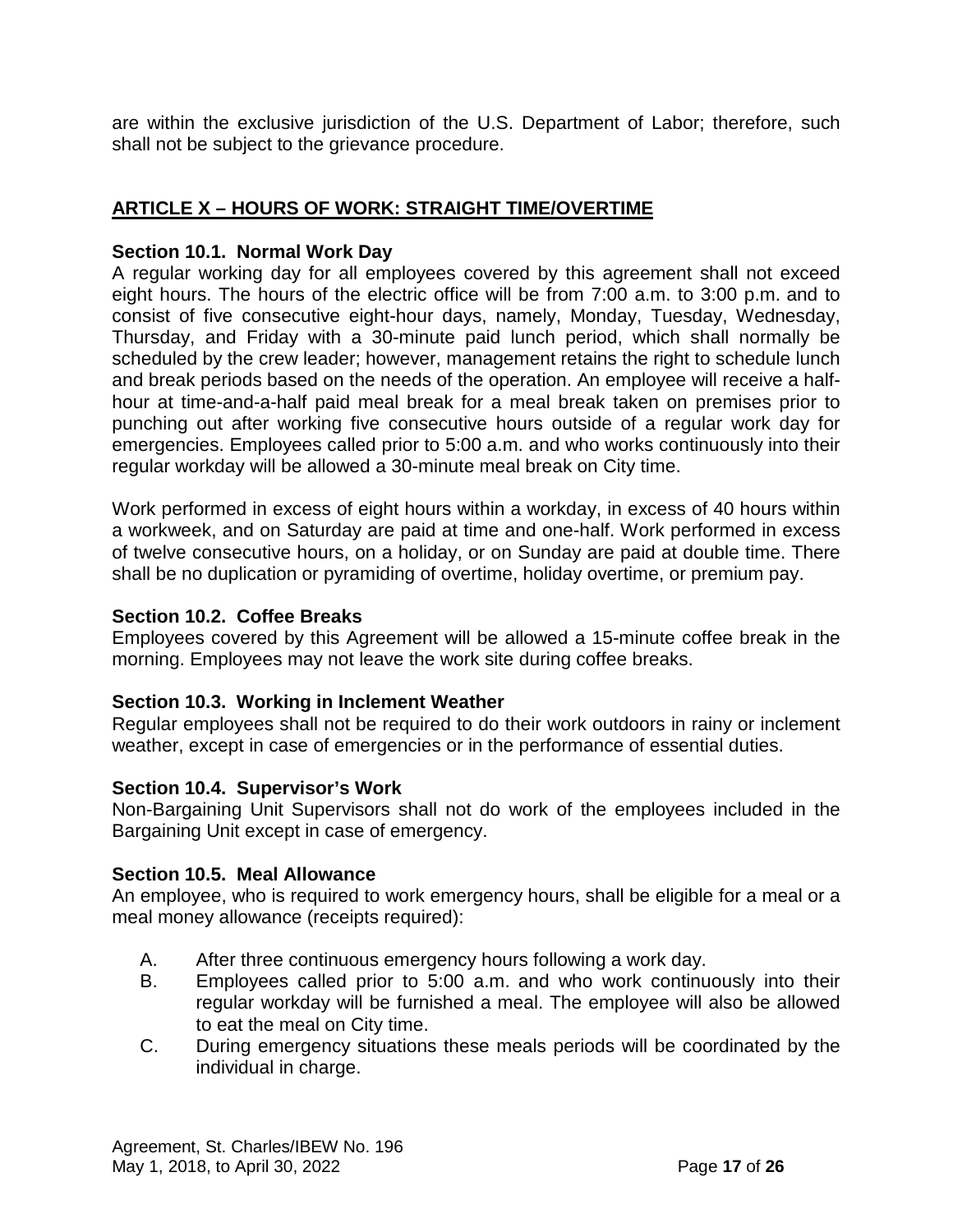# <span id="page-19-0"></span>**Section 10.6. Offset of Overtime**

No employee shall be required to take time off on a regularly scheduled workday to offset overtime worked or to be worked.

# <span id="page-19-1"></span>**Section 10.7. Rest Period after Overtime**

An employee who has worked more than 16 hours continuously, or more than eight hours overtime in a 16 hour period immediately preceding his basic work day shall, upon release, be entitled to an eight-hour rest period before he returns to work. If a rest period, under the provisions of this section, extends into a basic workday, the employee shall lose no time thereby. After working twelve continuous hours, all additional time will be double time.

# <span id="page-19-2"></span>**Section 10.8. Call-Ins**

A call-in is defined as the instruction to report for emergency or special work outside the normal workday. This definition does not refer to scheduled overtime.

- A. The minimum of two hours at time-and-one-half shall be paid to any employee who is called back to work after having been released after his regularly scheduled workday.
- B. An employee who is called into work, as defined in Section 10.8, between midnight and 7:00 a.m. shall receive pay at two times the employee's hourly rate for a maximum of two hours.
- C. When called in, the employee must be able to report to work as soon as possible, but no later than 75 minutes of receiving a request from the appropriate City personnel, be fit for duty, and be able to perform the stand-by duties safely and effectively.

# <span id="page-19-3"></span>**Section 10.9. Crew Leader Assignment**

Whenever the number of Linemen - Electric in any one crew consists of three or more men, one man shall be designated Crew Leader - Electric. When a crew is working on energized primary lines, a Crew Leader - Electric must be close enough to the working crew to permit supervision of the work. There shall not be two Linemen - Electric in any crew unless a Crew Leader - Electric is in charge, except in the service truck.

# <span id="page-19-4"></span>**ARTICLE XI – WAGES AND WAGE RATES**

# <span id="page-19-5"></span>**Section 11.1. Pay Day**

Payday shall be every two weeks.

# <span id="page-19-6"></span>**Section 11.2. Wages**

A. Foreman - Electric, Sr. Crew Leader - Electric, and Crew Leader - Electric are special classes of highly skilled employees and are appointed or hired by the Electric and Communications Division Manager, the Manager of Electric Services and the Assistant Director of Public Works. The Foreman's - Electric wages are

Agreement, St. Charles/IBEW No. 196 May 1, 2018, to April 30, 2022 Page **18** of **26**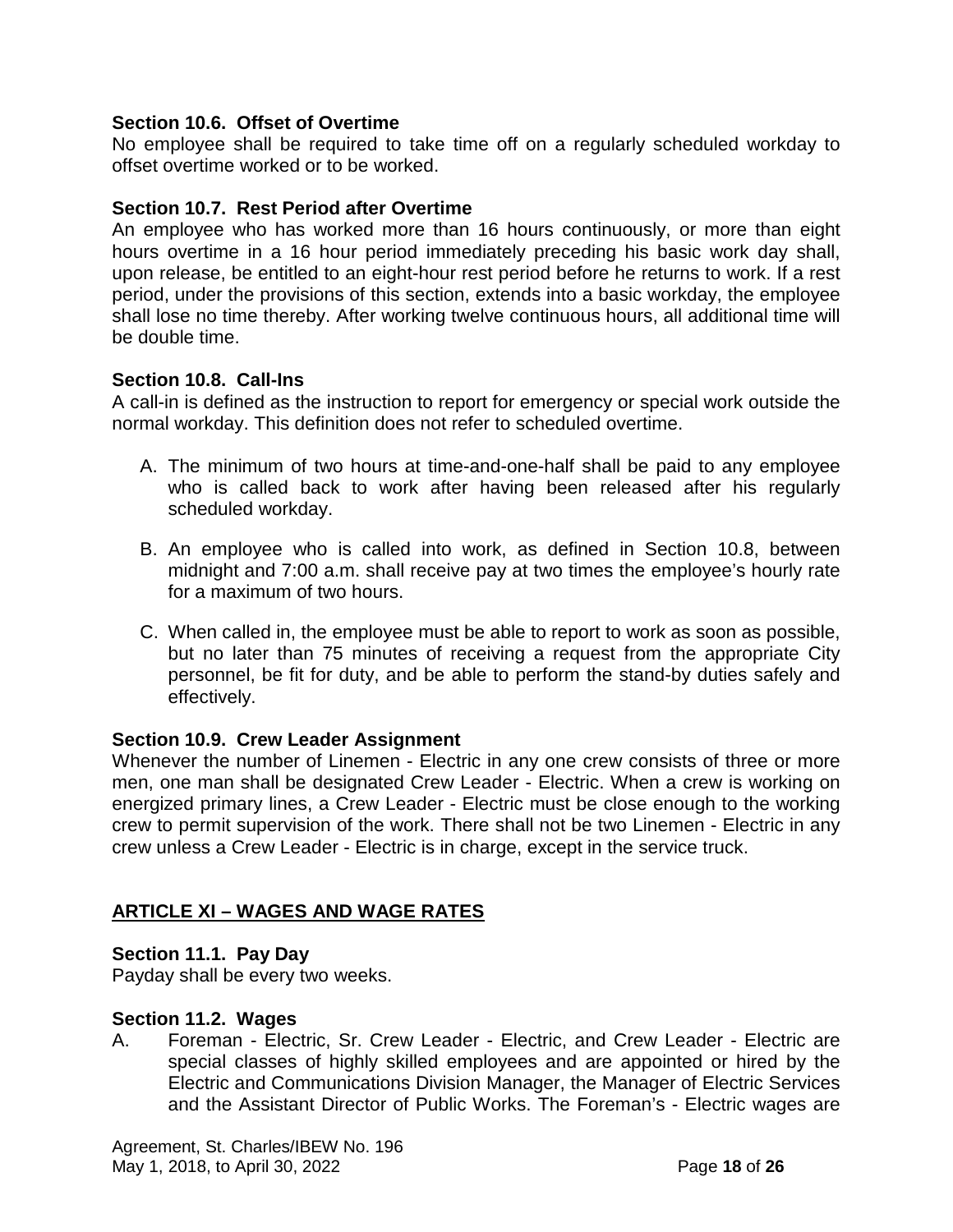set at 114%; the Sr. Crew Leader's - Electric wages are set at 110% and the Crew Leader's - Electric wages are set at 107% of the Lineman's - Electric rate of pay.

B. Salary ranges shall be adjusted as follows retroactively to May 1, 2018:

|                               | FY 18/19 -<br>5/1/2018<br>$3.00\%$ | FY 19/20 -<br>5/1/2019<br>$3.00\%$ | FY 20/21 -<br>5/1/2020<br>2.75% | FY 21/22<br>5/1/2021<br>3.00% |
|-------------------------------|------------------------------------|------------------------------------|---------------------------------|-------------------------------|
| Foreman - Electric            | \$59.30                            | \$61.08                            | \$62.76                         | \$64.64                       |
| Sr. Crew Leader - Electric    | \$57.25                            | \$58.96                            | \$60.59                         | \$62.40                       |
| <b>Crew Leader - Electric</b> | \$55.68                            | \$57.35                            | \$58.93                         | \$60.70                       |
| Lineman - Electric            | \$52.03                            | \$53.59                            | \$55.06                         | \$56.71                       |

# **HOURLY RATE SCHEDULE**

- C. The Operations Assistant Electric and Locator Electric wages are located in Appendix B. The Operations Assistant - Electric and/or Locator - Electric position may be hired anywhere within the range based upon experience. Step increases occur on employee's anniversary date.
- D. Apprentice Lineman Electric

| $\overline{1^{st}}$ 6 months        | 75% of Journeyman's rate of pay |
|-------------------------------------|---------------------------------|
| $2^{nd}$ 6 months                   | 77% of Journeyman's rate of pay |
| $3rd$ 6 months                      | 80% of Journeyman's rate of pay |
| $4^{\text{th}}$<br>6 months         | 83% of Journeyman's rate of pay |
| $\overline{5}^{\text{th}}$ 6 months | 85% of Journeyman's rate of pay |
| $\overline{6}^{\text{th}}$ 6 months | 87% of Journeyman's rate of pay |
| 7 <sup>th</sup><br>6 months         | 90% of Journeyman's rate of pay |
| $8th$ 6 months                      | 95% of Journeyman's rate of pay |

|              |        | FY18/19<br>3.00% | FY19/20<br>3.00% | FY20/21<br>2.75% | FY21/22<br>3.00% |
|--------------|--------|------------------|------------------|------------------|------------------|
| 0-6 months   | 75.00% | \$39.02          | \$40.19          | \$41.29          | \$42.53          |
| 6-12 months  | 77.00% | \$40.06          | \$41.26          | \$42.39          | \$43.66          |
| 12-18 months | 80.00% | \$41.61          | \$42.86          | \$44.04          | \$45.36          |
| 18-24 months | 83.00% | \$43.18          | \$44.47          | \$45.70          | \$47.07          |
| 24-30 months | 85.00% | \$44.22          | \$45.54          | \$46.80          | \$48.20          |
| 30-36 months | 87.00% | \$45.26          | \$46.62          | \$47.90          | \$49.33          |
| 36-42 months | 90.00% | \$46.82          | \$48.23          | \$49.55          | \$51.04          |
| 42-48 months | 95.00% | \$49.42          | \$50.90          | \$52.30          | \$53.87          |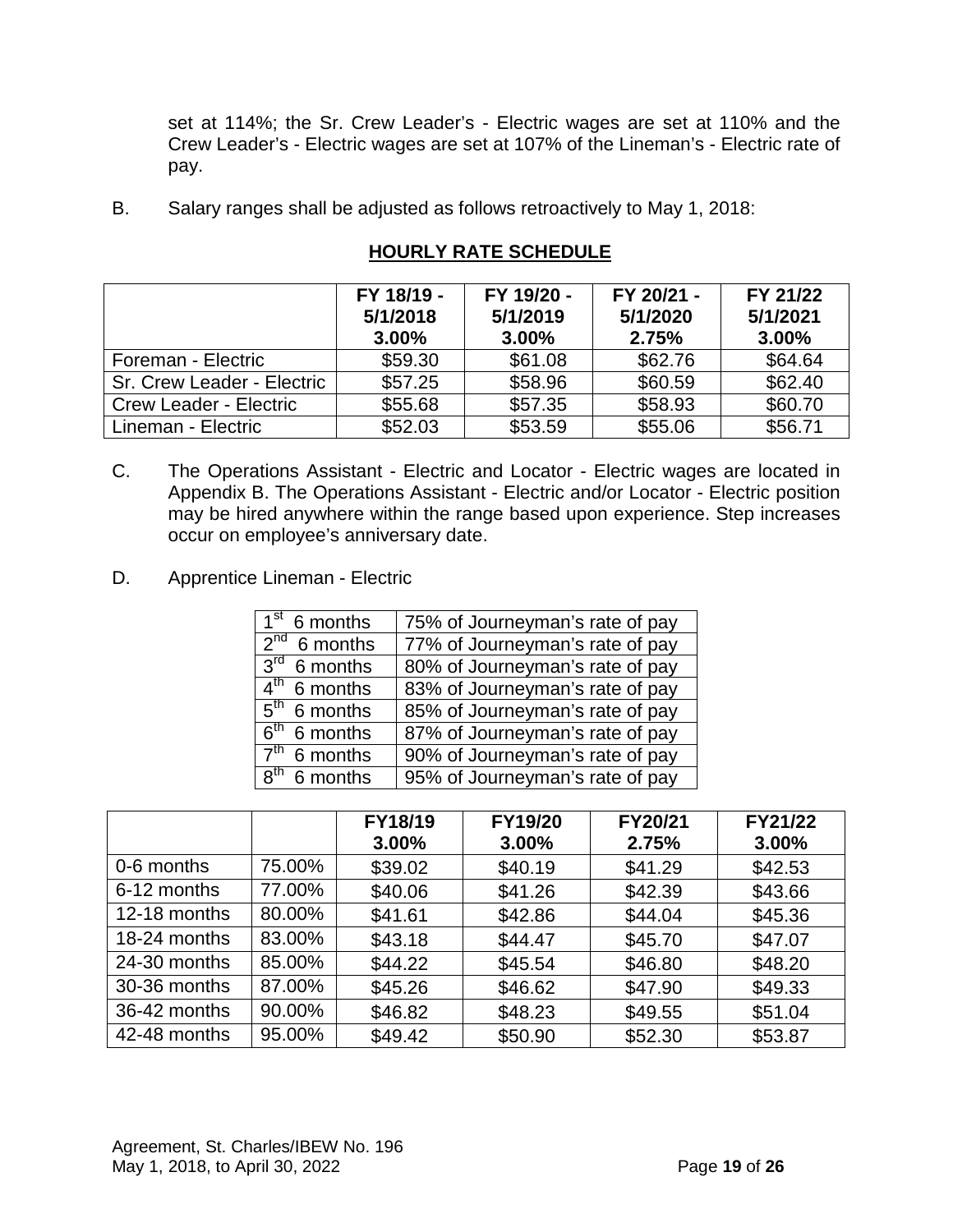E. New Employees

The City may, at its own exclusive discretion, hire a new employee and place that employee at any rate of pay that the City feels is adequate and commensurate with the new employee's qualifications.

### <span id="page-21-0"></span>**Section 11.3. Apprentice to Lineman Seniority**

- A. Apprentice Lineman's seniority as a Lineman commences when the Apprentice Lineman – Electric has served four years of training, completed and passed required Apprentice Lineman course material, developed by the National Joint Apprenticeship and Training Committee for the electric industry and has obtained certification as a Certified Lineman.
- B. The Apprentice Lineman's Electric employer, Foreman, and supervisors will monitor the type of work the Apprentice Lineman – Electric is allowed to do, in accordance with the Apprentice Lineman's – Electric ability.
- C. Apprentice Linemen Electric who voluntarily separate employment with the Electric Division prior to being promoted to Lineman – Electric, shall repay the City, upon demand, the sum equivalent to total cost expended to date for school (tuition, fees, books, study material, etc.). It would be prorated as follows:

| $0 - 6$ months   | 100% |
|------------------|------|
| $6 - 12$ months  | 80%  |
| $12 - 18$ months | 60%  |
| $18 - 24$ months | 40%  |
| $24 - 36$ months | 20%  |
| $36 - 48$ months | 10%  |

Minimum work schedule requirements to be accomplished by the completion of indicated intervals for advancement:

#### **Six months**

Be able to rig rope lines and perform all necessary rope tying knots. Pole climbing skills will be accomplished to the degree of not obstructing continued training. Also needs to be able to identify various wire types and sizes.

#### **Twelve Months**

Carry out framing work on de-energized secondary and single-phase primary conductors. Know basic maintenance of street lighting circuits and equipment. Have the ability to productively operate line vehicles and other related equipment and follows verbal and diagram instructions for project requirements.

#### **Eighteen Months**

Work energized secondary conductors, not to exceed 600 volts. Execute faults finding and cable locating tasks.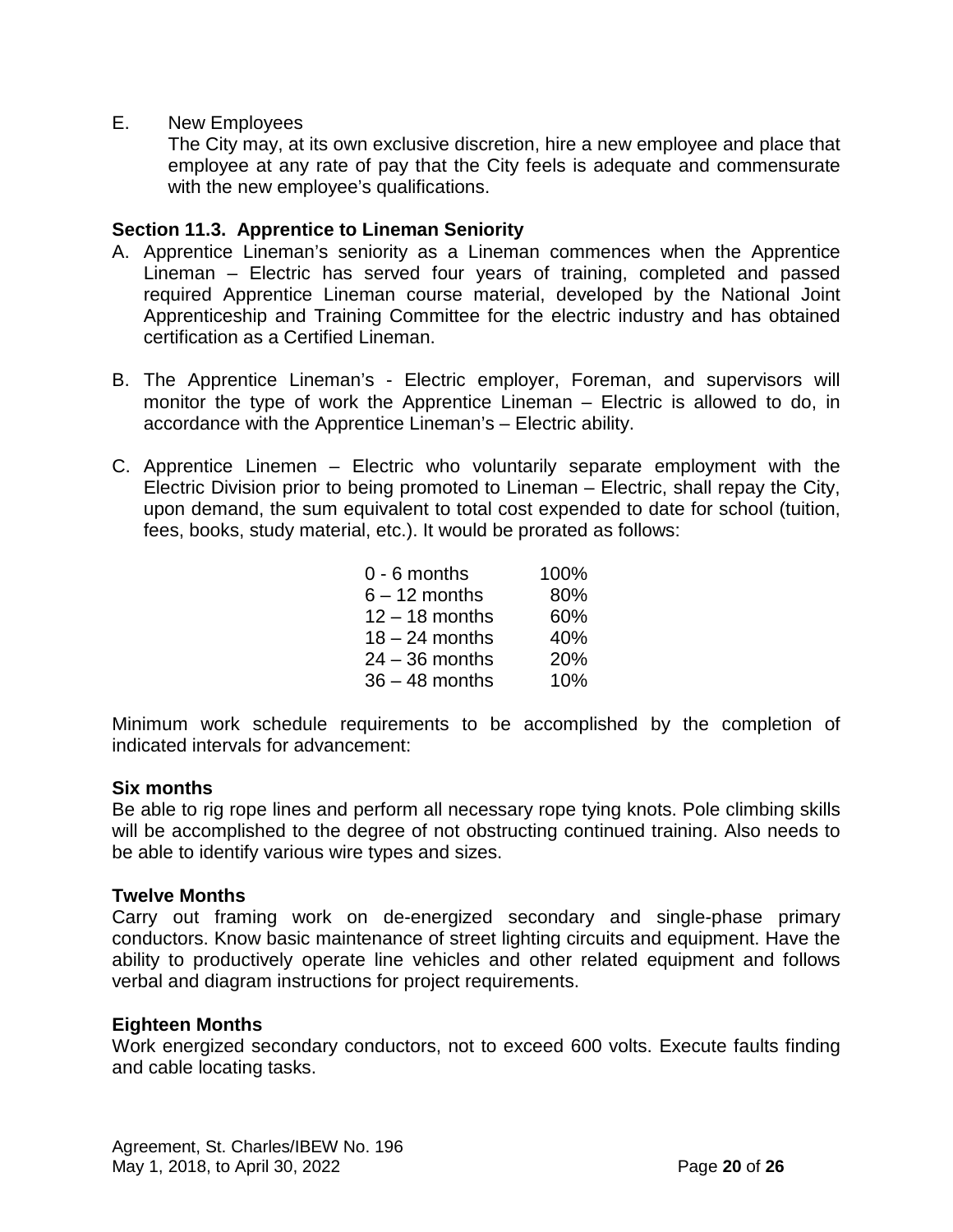### **Twenty-Four Months**

Perform work on three phase de-energized primary conductors with a journeyman or crew leader present and energized single phase primary conductors with rubber gloves and hot sticks, including underground terminations and splices. Also understanding counteracting strains and guying requirements.

#### **Thirty Months**

Should be competent in identifying specific system circuit and switching operations and related equipment. Understand magnetism, transformers, and transformer bank configurations.

#### **Thirty-Six Months**

Work on energized three phase primary conductors with rubber gloves and hot line sticks with a journeyman or crew leader present. Competent in providing line clearance trimming techniques and performing line conductor stringing and sagging.

#### **Forty-Two Months**

Work on energized conductors with minimal supervision. Participate in single phase and three phase switching procedures. Able to set, interrogate, and operate substation equipment for troubleshooting and switching.

#### **Forty-Eight Months**

Must successfully obtain the certification by IBEW as a Certified Lineman.

# <span id="page-22-0"></span>**Section 11.4. Transfers/Upgrades**

When a Lineman takes the place of a Crew Leader - Electric, the Lineman - Electric will be paid for all hours worked at the Crew Leader - Electric rate of pay. When an IBEW employee, as directed by supervision, is Acting Foreman - Electric, that employee shall receive the Foreman - Electric rate of pay.

#### <span id="page-22-1"></span>**Section 11.5. Stand-by**

- A. Two Linemen Electric on standby shall be paid at the rate of 18 hours straight time pay for stand-by duty beginning on Monday at 7:00 a.m. and continuing until the following Monday at 7:00 a.m. Stand-by days may be changed upon the mutual agreement of Employer and IBEW employees. An additional six hours straight time pay shall be paid for stand-by time on legal holidays or days celebrated as such; seven and a half hours pay shall be paid for single holidays that fall on Tuesday, Wednesday, or Thursday. The Employer shall furnish a suitable alerter for Lineman - Electric assigned to stand-by duty. Any employee on stand-by shall receive the first call-in for overtime, as defined in Section 10.8. The Employer shall provide a stand-by roster for the entire year.
- B. An employee, who is contacted for a JULIE call-in after normal work hours while on stand-by shall respond independent of the second Lineman - Electric on stand-by. The Employer and Union acknowledge for specific JULIE location activities two Linemen may be necessary (i.e. when access to a live transformer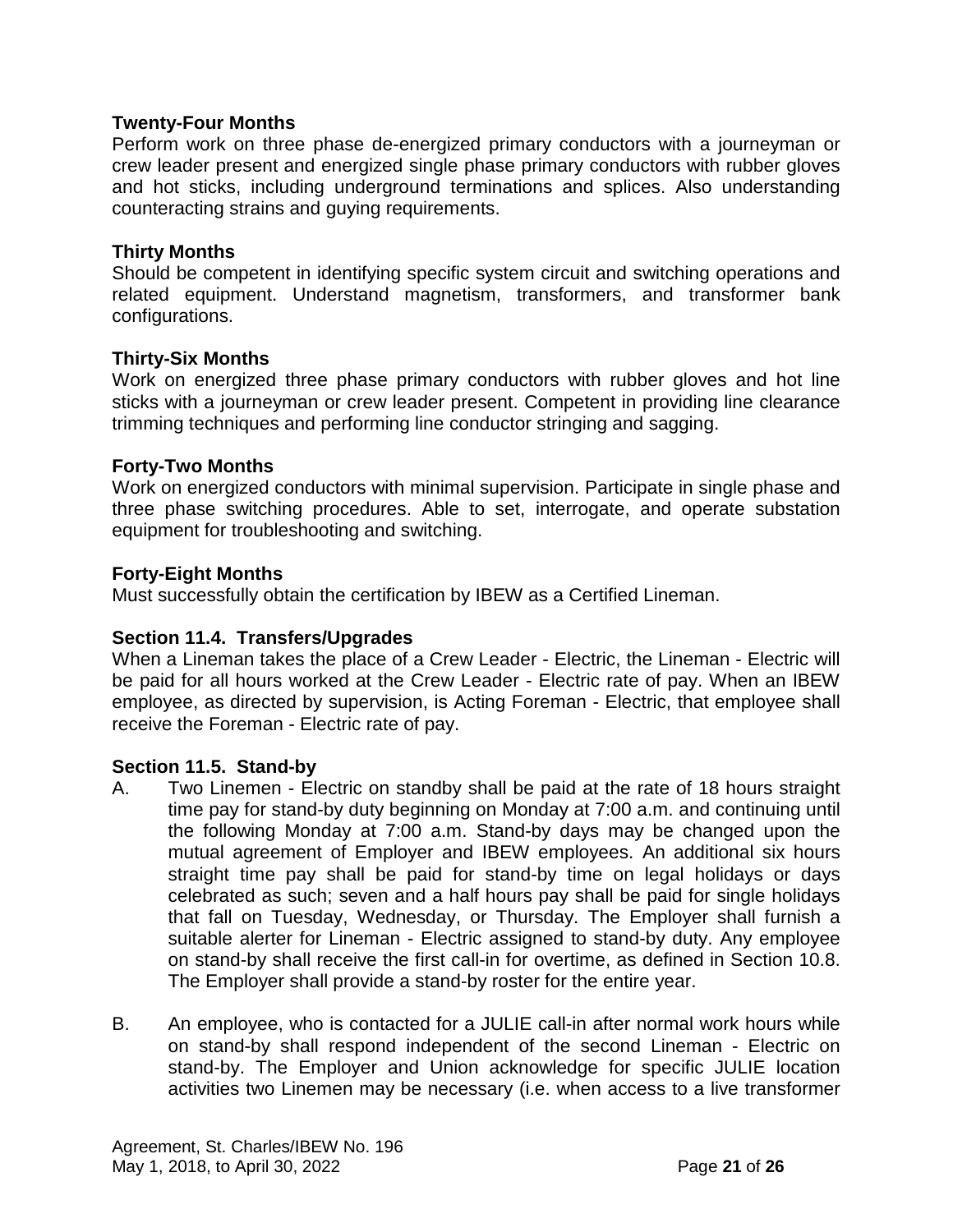is required to provide locates). At these special JULIE locates, the Crew Leader - Electric will determine the need for a second Lineman - Electric to assist in the locate; however, management retains the right to review implementation of need for two-person locates.

C. While on stand-by, the employee must be continuously available to be contacted by the City through a telephone or electronic device, be able to report to work as soon as possible, but no later than 75 minutes of receiving a request from the appropriate City personnel, be fit for duty, and be able to perform the stand-by duties safely and effectively.

# <span id="page-23-0"></span>**ARTICLE XII – FILLING VACANCIES**

# <span id="page-23-1"></span>**Section 12.1. Pre-Employment Medical Report**

All employees must submit a pre-employment medical report. The physical will be performed by City-appointed physicians.

#### <span id="page-23-2"></span>**Section 12.2. Probationary Period**

The Apprentice Lineman - Electric probationary period shall be one year. All other new or promoted employees shall have a six months probationary period to prove their adaptability.

Any employee who is promoted shall be given 30 days to acquaint himself with the job and prove his ability to fill same satisfactorily. Should any employee at the end of the 30 days prove unfit for the job to which he was promoted, he shall return to his former job without any loss of seniority, if the position the employee vacated has not been filled within 30 days.

#### <span id="page-23-3"></span>**Section 12.3. New Employee – Union Card**

When a new employee comes to work with a qualified Union card, he shall receive the top pay in his classification if he is hired for that classification.

#### <span id="page-23-4"></span>**Section 12.4. Posting of Available Positions**

The posting of available positions within IBEW, including the rate of pay and qualifications, will be posted on the department bulletin boards for a period of five days to allow IBEW-represented employees the opportunity to apply for these jobs, prior to hiring an individual from outside the City employ.

# <span id="page-23-5"></span>**ARTICLE XIII – INSURANCE**

The employees covered by this Agreement shall receive the same life and health insurance benefits as provided for all other City employees. Employee dependents, as defined by the City's insurance carrier, are to be included in the medical coverage.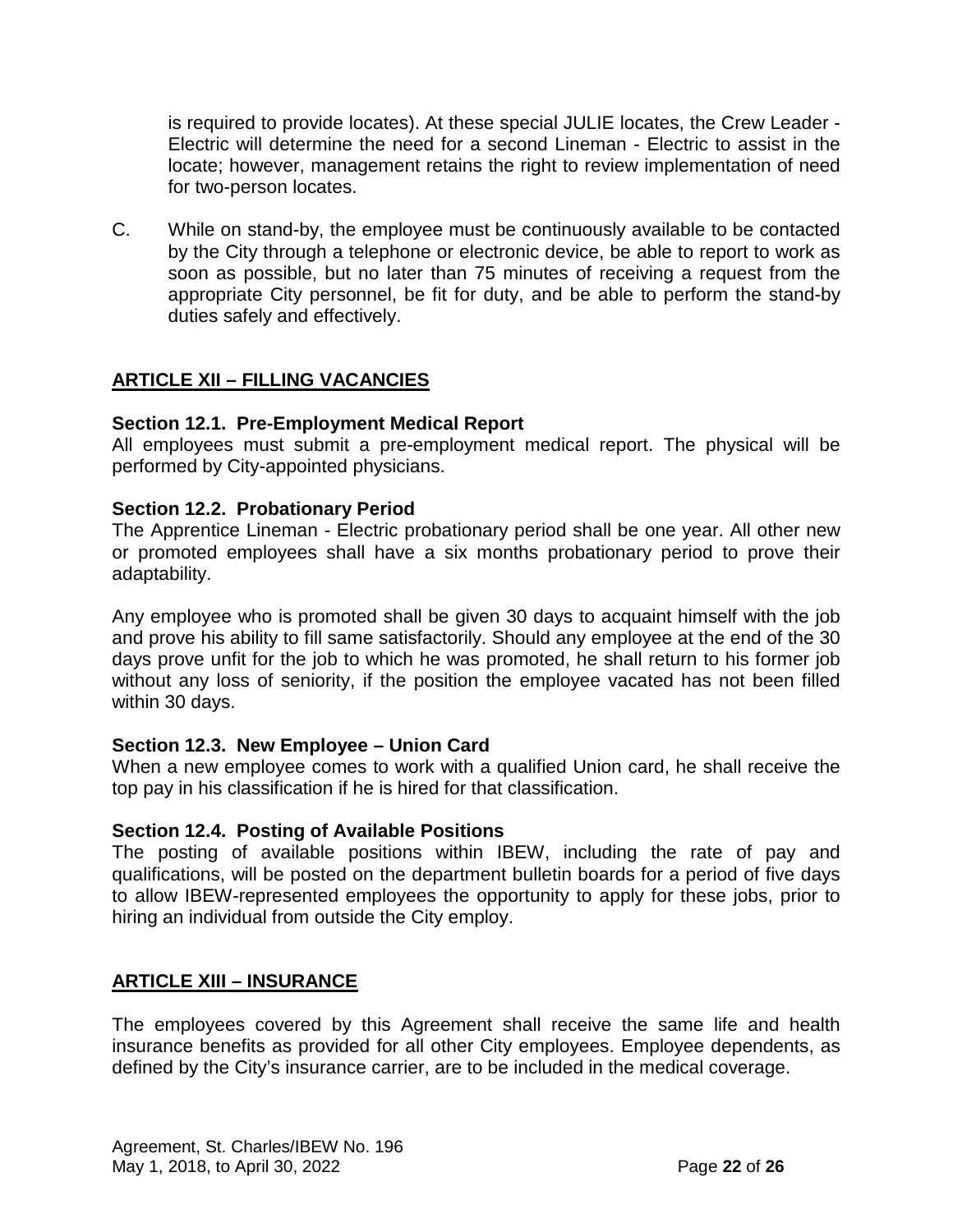Employees shall pay 25% of dependent health care costs. The Dependent health care costs shall be calculated based on the City's procedure in effect at the date of contract approval.

The Union shall have the opportunity to have a representative meet with a City representative at least once annually to review and comment on the City's health plan.

The employees shall be allowed to participate in the City's applicable Wellness program.

# <span id="page-24-0"></span>**ARTICLE XIV - MISCELLANEOUS PROVISIONS**

#### <span id="page-24-1"></span>**Section 14.01. Non-Discrimination.**

It is the continuing policy of Employer and Union that the provisions of this Agreement shall be applied to all covered employees without regard to race, color, creed, religion, age, national origin, sex, sexual orientation, disability, handicap, veteran's status, or marital status.

#### <span id="page-24-2"></span>**Section 14.02. Entire Agreement.**

This Agreement constitutes the complete and entire agreement between the parties and concludes collective bargaining between the parties for its term. This Agreement supersedes the prior Agreement. The parties acknowledge that during the negotiations which resulted in this Agreement, each had the unlimited right and opportunity to make demands and proposals with respect to any subject or matter not removed by law or ordinance from the area of collective bargaining, and that the understanding and agreements arrived at by the parties after the exercise of that right opportunity are set forth in this Agreement.

#### <span id="page-24-3"></span>**Section 14.03. Savings Clause.**

In the event any article, section, or portion of this Agreement should be held invalid and unenforceable by any board, agency or court of competent jurisdiction, such decision shall apply only to the specific article, section, or portion thereof specifically specified in the board, court or agency decision, and upon issuance of such a decision, the City and the Union agree to notify one another and to begin negotiations on a substitute for the invalidated article, section, or portion thereof as soon as practicable.

| <u>By:__</u><br>City Administrator<br>Date | SIGNED FOR THE CITY OF ST. CHARLES |  |
|--------------------------------------------|------------------------------------|--|
|                                            |                                    |  |
|                                            |                                    |  |
|                                            |                                    |  |

 $S(0,1)$  for  $T(1)$  or  $S(T,0)$  or  $S(T,0)$  for  $S(T,0)$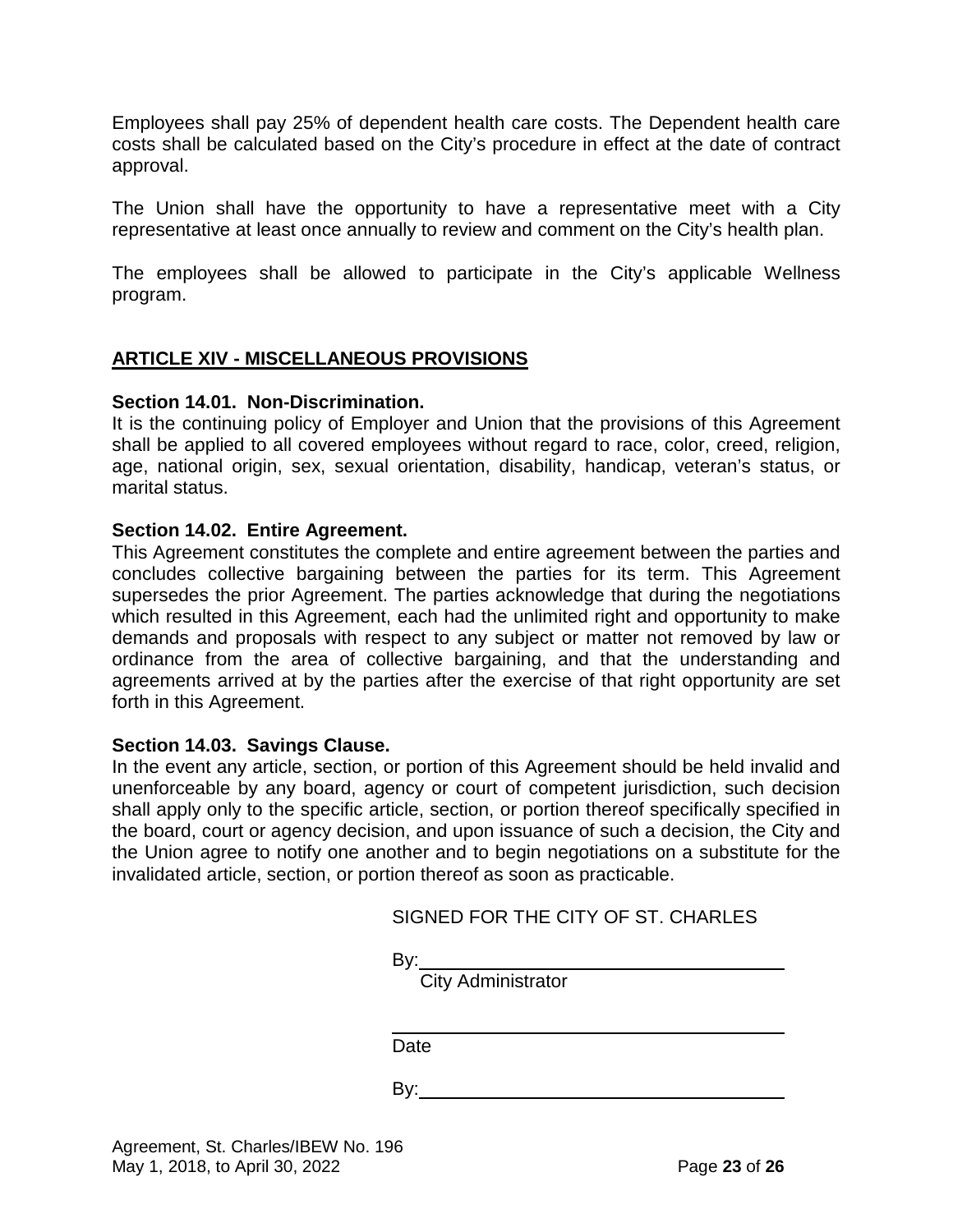City Clerk

Date

SIGNED FOR LOCAL UNION NO. 196 INTERNATIONAL BROTHERHOOD OF ELECTRICAL WORKERS

By:

Business Manager

Date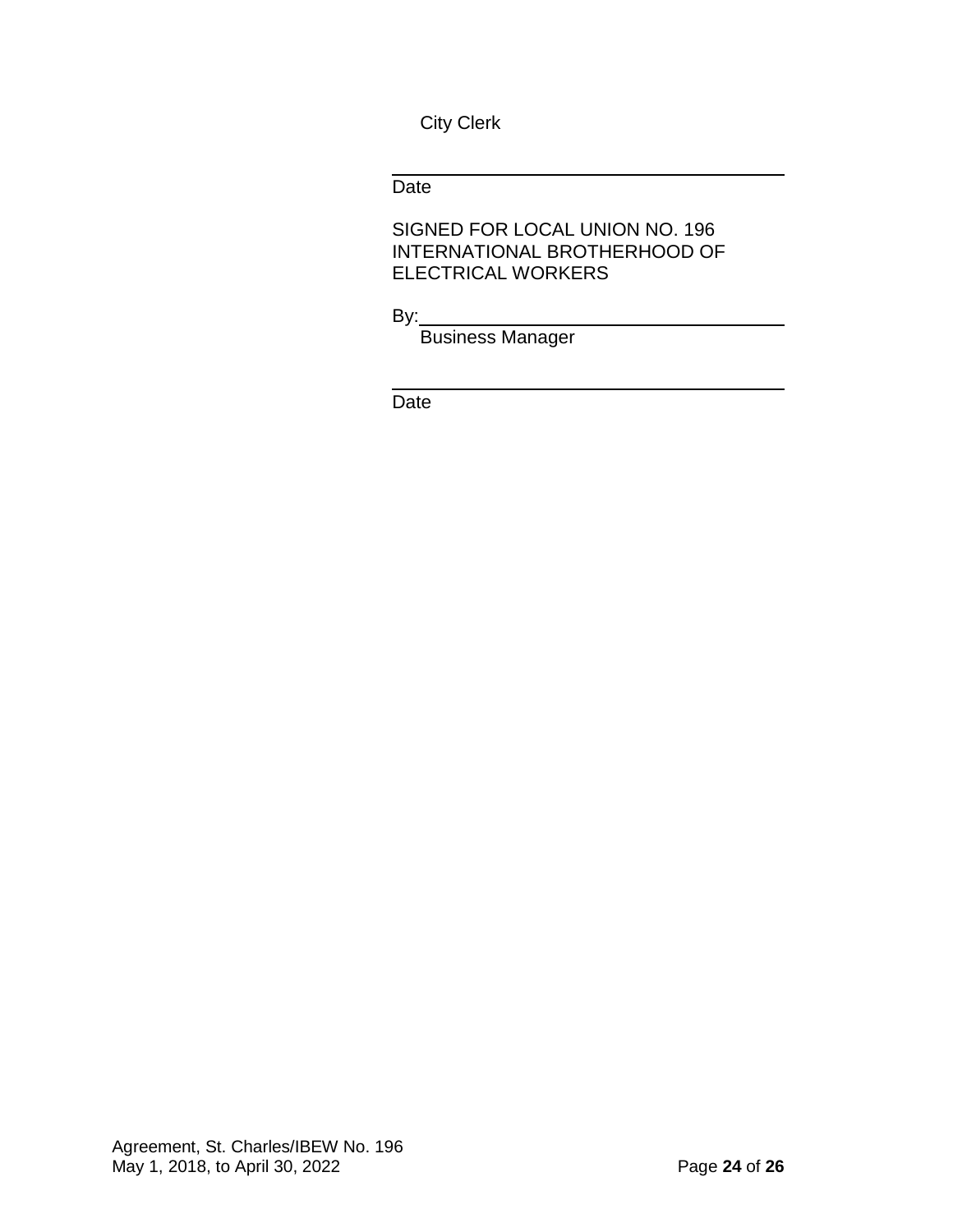



# **City of St. Charles and International Brotherhood of Electrical Workers (IBEW Local #196) Grievance Form and Record of Proceedings**



| <b>Name</b>                                                                                                                            |                               |                               | <b>Today's Date</b> |       |  |
|----------------------------------------------------------------------------------------------------------------------------------------|-------------------------------|-------------------------------|---------------------|-------|--|
|                                                                                                                                        |                               |                               |                     |       |  |
| <b>Step 2 - Department Director/Designee</b>                                                                                           |                               |                               |                     |       |  |
|                                                                                                                                        | Date of Grievance:            |                               |                     |       |  |
| State Grievance/<br><b>Contract Violations</b>                                                                                         |                               |                               |                     |       |  |
| Settlement                                                                                                                             |                               |                               |                     |       |  |
| Requested                                                                                                                              |                               |                               |                     |       |  |
| Signed - Aggrieved Employee                                                                                                            |                               | Signed - Union Representative |                     |       |  |
| City's Reply to                                                                                                                        |                               |                               |                     |       |  |
| Grievance                                                                                                                              | Signed - City Representative  |                               |                     | Date: |  |
| Signed - Union Representative<br>Date:<br>Is decision satisfactory?<br>$\Box$ Yes<br>No<br>Has case been appealed?<br>$\Box$ Yes<br>No |                               |                               |                     |       |  |
| Step 3 - City Administrator                                                                                                            |                               |                               |                     |       |  |
| Union's Reply                                                                                                                          | Signed - Union Representative |                               | Date:               |       |  |
| City's Reply                                                                                                                           |                               |                               |                     |       |  |
|                                                                                                                                        | Signed - City Representative  |                               | Date:               |       |  |
| Is decision satisfactory?<br>Has case been appealed?                                                                                   | Yes<br>No<br>Yes<br>No        | Signed - Union Representative |                     | Date: |  |
| Step 4 - Arbitration                                                                                                                   |                               |                               |                     |       |  |
| Union's Reply                                                                                                                          |                               |                               |                     |       |  |
|                                                                                                                                        | Signed - Union Representative |                               | Date:               |       |  |
| Case appealed by:                                                                                                                      | Union<br>City                 | Date:                         |                     |       |  |

Form No. 49